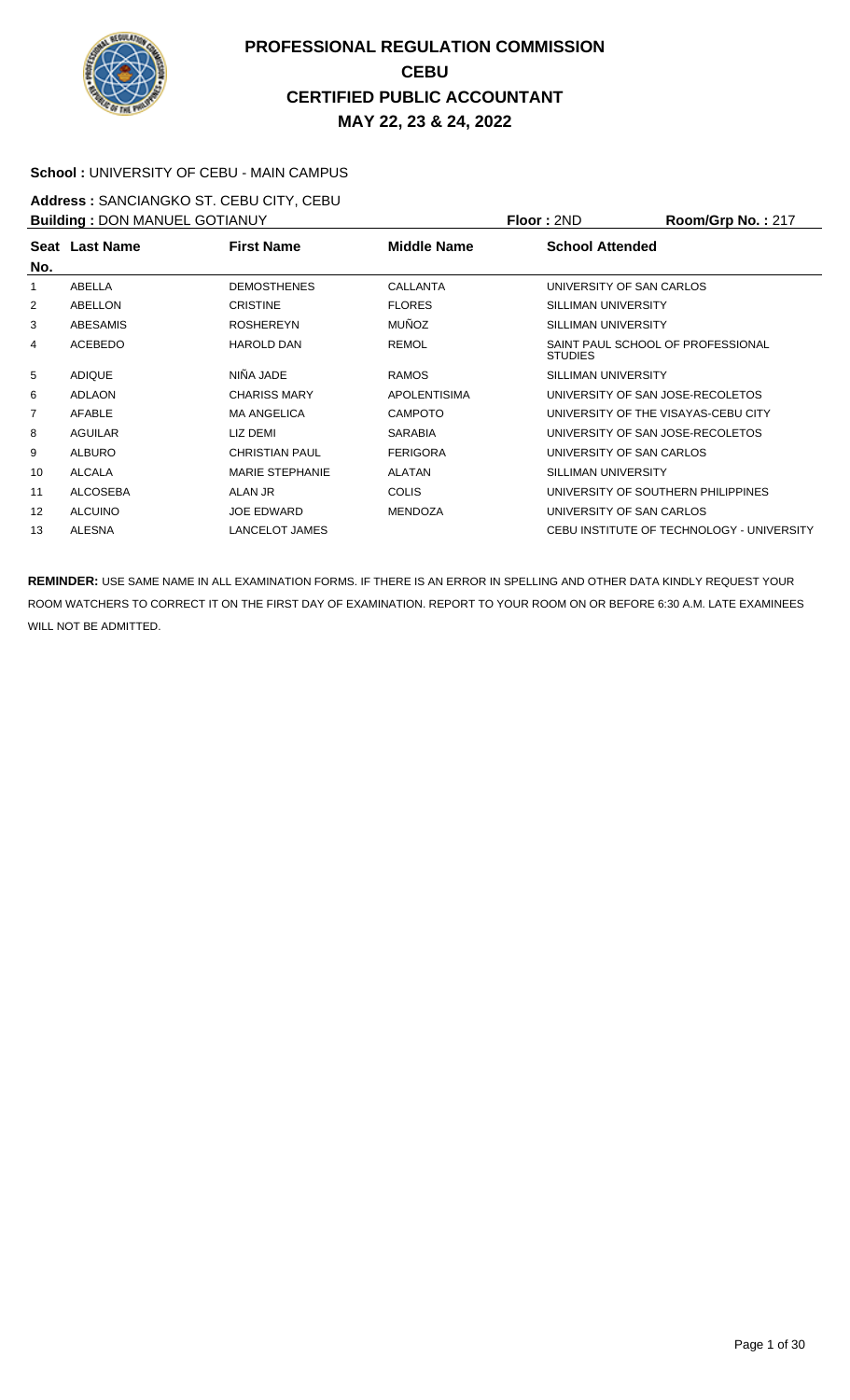

#### **School :** UNIVERSITY OF CEBU - MAIN CAMPUS

**Address :** SANCIANGKO ST. CEBU CITY, CEBU **Building :** DON MANUEL GOTIANUY **Floor :** 2ND **Room/Grp No. :** 218

| <b>BUILDING . DON MANUEL GOTTANOT</b> |                 |                      | FIUUI.ZIVU      | <b>NUUILIULU INU.</b> . Z 10 |                                          |  |
|---------------------------------------|-----------------|----------------------|-----------------|------------------------------|------------------------------------------|--|
|                                       | Seat Last Name  | <b>First Name</b>    | Middle Name     | <b>School Attended</b>       |                                          |  |
| No.                                   |                 |                      |                 |                              |                                          |  |
| 1                                     | ALEYA           | CELSO JR             | <b>ALCONERA</b> |                              | SAINT PAUL UNIVERSITY-DUMAGUETE          |  |
| 2                                     | <b>ALLER</b>    | ALLYSSIA JANE        | <b>ESPINA</b>   |                              | UNIVERSITY OF SOUTHERN PHILIPPINES       |  |
| 3                                     | <b>ALMODIEL</b> | LUKE FRANKINCENSE    | <b>SAMSON</b>   | SILLIMAN UNIVERSITY          |                                          |  |
| 4                                     | <b>ALTAR</b>    | SHEILA MAE           | <b>JIMENEA</b>  | UNIVERSITY OF SAN CARLOS     |                                          |  |
| 5                                     | ALTERADO        | <b>GERVIMIL</b>      | <b>TOLIBAS</b>  |                              | SAINT JOSEPH'S COLLEGE-MAASIN            |  |
| 6                                     | <b>ALVAREZ</b>  | RALPH AL-J           | <b>LEE</b>      | UNIVERSITY OF SAN CARLOS     |                                          |  |
| $\overline{7}$                        | <b>ALVAREZ</b>  | RALPH AL-J           | <b>LEE</b>      | UNIVERSITY OF SAN CARLOS     |                                          |  |
| 8                                     | APLACADOR       | <b>JANINE</b>        | <b>GENITA</b>   | MATER DEI COLLEGE-BOHOL      |                                          |  |
| 9                                     | APURA           | MA. ANN THERESE      | <b>COLIBAO</b>  |                              | UNIVERSITY OF CEBU-BANILAD               |  |
| 10                                    | ARRIOLA         | JIREH                | <b>DRILON</b>   | <b>DUMAGUETE</b>             | NEGROS ORIENTAL STATE UNIVERSITY (CVPC)- |  |
| 11                                    | ARZAGA          | <b>CHARLOTTE MAE</b> | <b>CAMEÑA</b>   |                              | HOLY TRINITY COLLEGE OF PUERTO PRINCESA  |  |
| 12                                    | ASTILLERO       | CARYL                | MEDEL           |                              | UNIVERSITY OF SAN CARLOS                 |  |
| 13                                    | <b>AUGUSTO</b>  | <b>ANSELMA</b>       | <b>ALFANTA</b>  |                              | UNIVERSITY OF SOUTHERN PHILIPPINES       |  |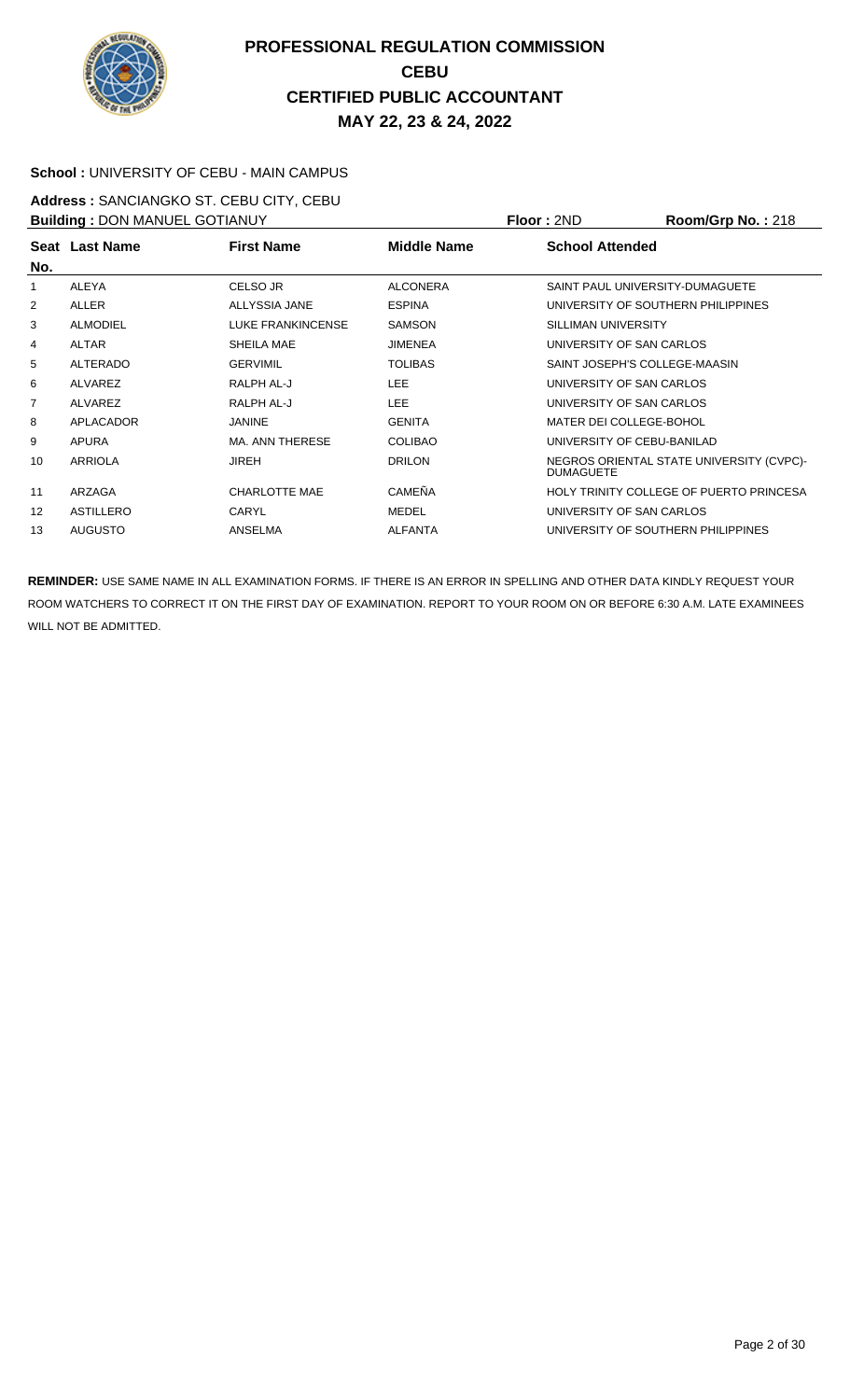

#### **School :** UNIVERSITY OF CEBU - MAIN CAMPUS

**Address :** SANCIANGKO ST. CEBU CITY, CEBU **Building :** DON MANUEL GOTIANUY **Floor :** 2ND **Room/Grp No. :** 219

| <b>BUILDING . DOIN MANUEL GOT IANUT</b> |                   | <b>FIUUL ALITU</b>  | <b>NUUIIIUIU INU.</b> . 219 |                                                     |                                    |
|-----------------------------------------|-------------------|---------------------|-----------------------------|-----------------------------------------------------|------------------------------------|
|                                         | Seat Last Name    | <b>First Name</b>   | Middle Name                 | <b>School Attended</b>                              |                                    |
| No.                                     |                   |                     |                             |                                                     |                                    |
|                                         | AUXTERO           | <b>CLARK JAY</b>    | <b>TAMPUS</b>               |                                                     | UNIVERSITY OF SAN CARLOS           |
| 2                                       | <b>BACO</b>       | <b>IVANA</b>        | <b>CUBACUB</b>              | SILLIMAN UNIVERSITY                                 |                                    |
| 3                                       | BAGA-AN           | <b>JAYE ROL</b>     | <b>RAMOS</b>                | NEGROS ORIENTAL STATE UNIVERSITY (CVPC)-<br>BAYAWAN |                                    |
| 4                                       | <b>BAGOOD</b>     | <b>JADE PATRICK</b> |                             | UNIVERSITY OF SAN CARLOS                            |                                    |
| 5                                       | <b>BALBUENA</b>   | <b>RUTH ANGELA</b>  | <b>TIMBOBOLAN</b>           |                                                     | SAINT THERESA'S COLLEGE-CEBU       |
| 6                                       | <b>BALLO-ALLO</b> | <b>CLARICE THEA</b> | <b>MIRA</b>                 | SILLIMAN UNIVERSITY                                 |                                    |
| 7                                       | BALUMA            | <b>JEMMA ROSE</b>   | <b>GABAISEN</b>             |                                                     | MATER DEI COLLEGE-BOHOL            |
| 8                                       | <b>BANOGBANOG</b> | <b>WENDY</b>        | CABASAG                     | UNIVERSITY OF CEBU                                  |                                    |
| 9                                       | <b>BANTILES</b>   | <b>JULMA NOELLE</b> | <b>ESTRERA</b>              |                                                     | UNIVERSITY OF SOUTHERN PHILIPPINES |
| 10                                      | <b>BANUA</b>      | <b>SHAERLYN</b>     | <b>ALCORIZA</b>             | SILLIMAN UNIVERSITY                                 |                                    |
| 11                                      | <b>BARICUATRO</b> | <b>ADRIAN</b>       | <b>ALPAS</b>                | UNIVERSITY OF SAN CARLOS                            |                                    |
| 12                                      | <b>BASCONES</b>   | <b>FLORECA</b>      | <b>SIA</b>                  | SILLIMAN UNIVERSITY                                 |                                    |
| 13                                      | <b>BASTES</b>     | <b>JESSA MAE</b>    | <b>MABINI</b>               |                                                     | UNIVERSITY OF SAN CARLOS           |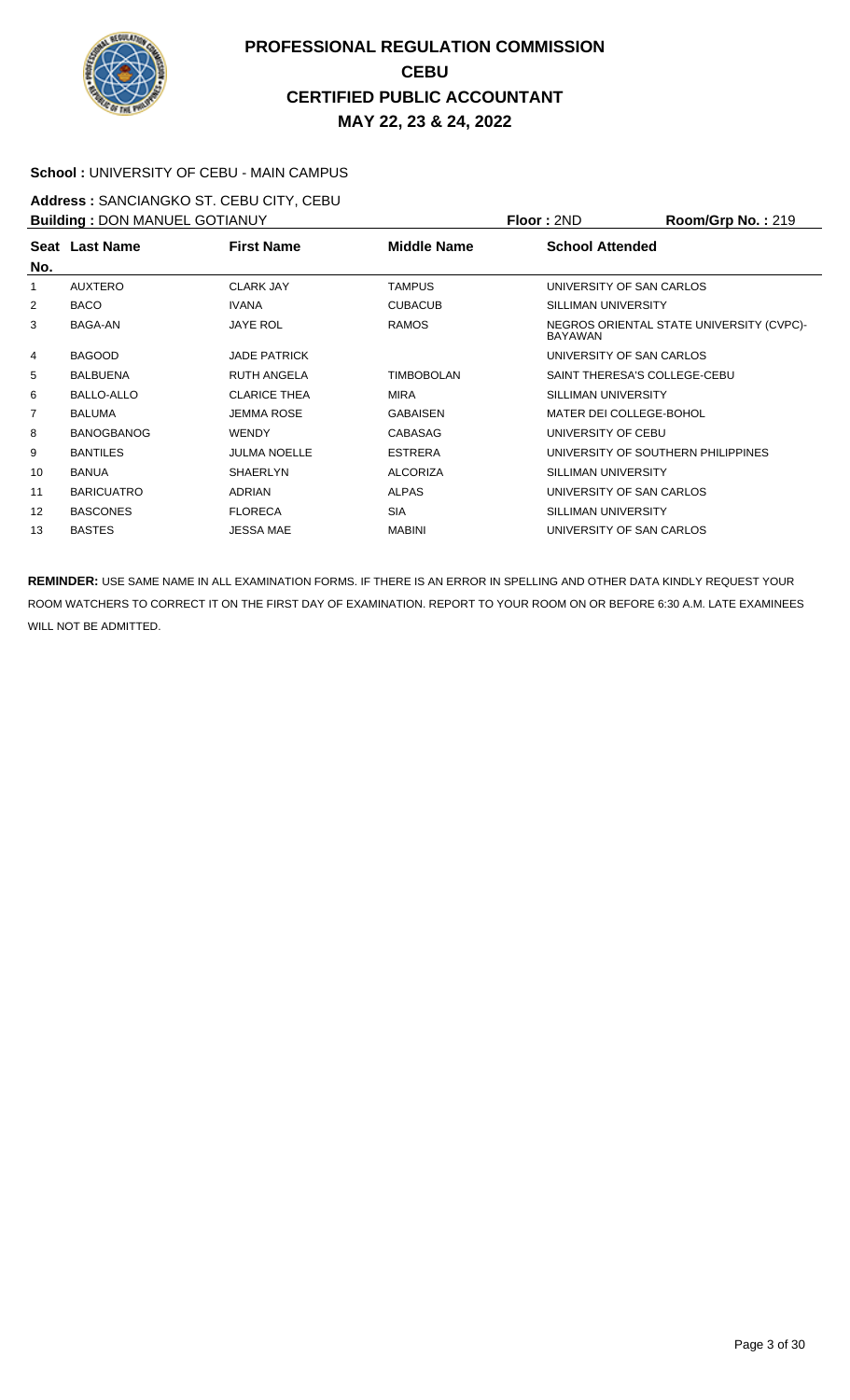

#### **School :** UNIVERSITY OF CEBU - MAIN CAMPUS

**Address :** SANCIANGKO ST. CEBU CITY, CEBU **Building : DON MANUEL GOTIANUY <b>Floor : 2ND Room/Grp No. : 221** 

| <b>DUITURITY : DOIN MANULL OUT IANUT</b> |                  |                      |                    | 1 IUU . ZI TU<br>110011110111101.221                  |  |  |
|------------------------------------------|------------------|----------------------|--------------------|-------------------------------------------------------|--|--|
| No.                                      | Seat Last Name   | <b>First Name</b>    | <b>Middle Name</b> | <b>School Attended</b>                                |  |  |
| 1                                        | <b>BATALAN</b>   | <b>MERRYLLE KAYE</b> | <b>DANTE</b>       | SILLIMAN UNIVERSITY                                   |  |  |
|                                          |                  |                      |                    |                                                       |  |  |
| 2                                        | <b>BATALUNA</b>  | RALPH JOHN           | LAMBATING          | UNIVERSITY OF SAN CARLOS                              |  |  |
| 3                                        | <b>BENATIRO</b>  | <b>CINDY</b>         | <b>DOMINGO</b>     | UNIVERSITY OF SAN CARLOS                              |  |  |
| 4                                        | <b>BENEDIAN</b>  | <b>LIANDY MARIE</b>  | <b>BUSTAMANTE</b>  | SILLIMAN UNIVERSITY                                   |  |  |
| 5                                        | <b>BENLOT</b>    | <b>RIALYN</b>        | <b>DUNQUE</b>      | UNIVERSITY OF SAN JOSE-RECOLETOS                      |  |  |
| 6                                        | <b>BETITA</b>    | <b>ISABELA MARIE</b> | <b>WONG</b>        | CEBU INSTITUTE OF TECHNOLOGY - UNIVERSITY             |  |  |
| 7                                        | <b>BITALAS</b>   | <b>RIZELITO</b>      | <b>BALAGA</b>      | MATER DEI COLLEGE-BOHOL                               |  |  |
| 8                                        | <b>BLANQUERO</b> | LIEZLY               | <b>DURIAS</b>      | UNIVERSITY OF CEBU                                    |  |  |
| 9                                        | <b>BOLDO</b>     | <b>LOLITA</b>        | <b>BELANO</b>      | UNIVERSITY OF BOHOL                                   |  |  |
| 10                                       | <b>BONACHITA</b> | MA. LUISA            | <b>GAPAS</b>       | UNIVERSITY OF SAN CARLOS                              |  |  |
| 11                                       | <b>BONTO</b>     | <b>PATRICIA</b>      | CALANO             | SAINT PAUL UNIVERSITY-DUMAGUETE                       |  |  |
| 12                                       | <b>BONTUYAN</b>  | <b>JOSE LORENZO</b>  | <b>AMPER</b>       | UNIVERSITY OF SAN CARLOS                              |  |  |
| 13                                       | BOOC             | <b>KATE PATRICE</b>  | TAN                | HOLY NAME UNIVERSITY (for.DIVINE WORD-<br>TAGBILARAN) |  |  |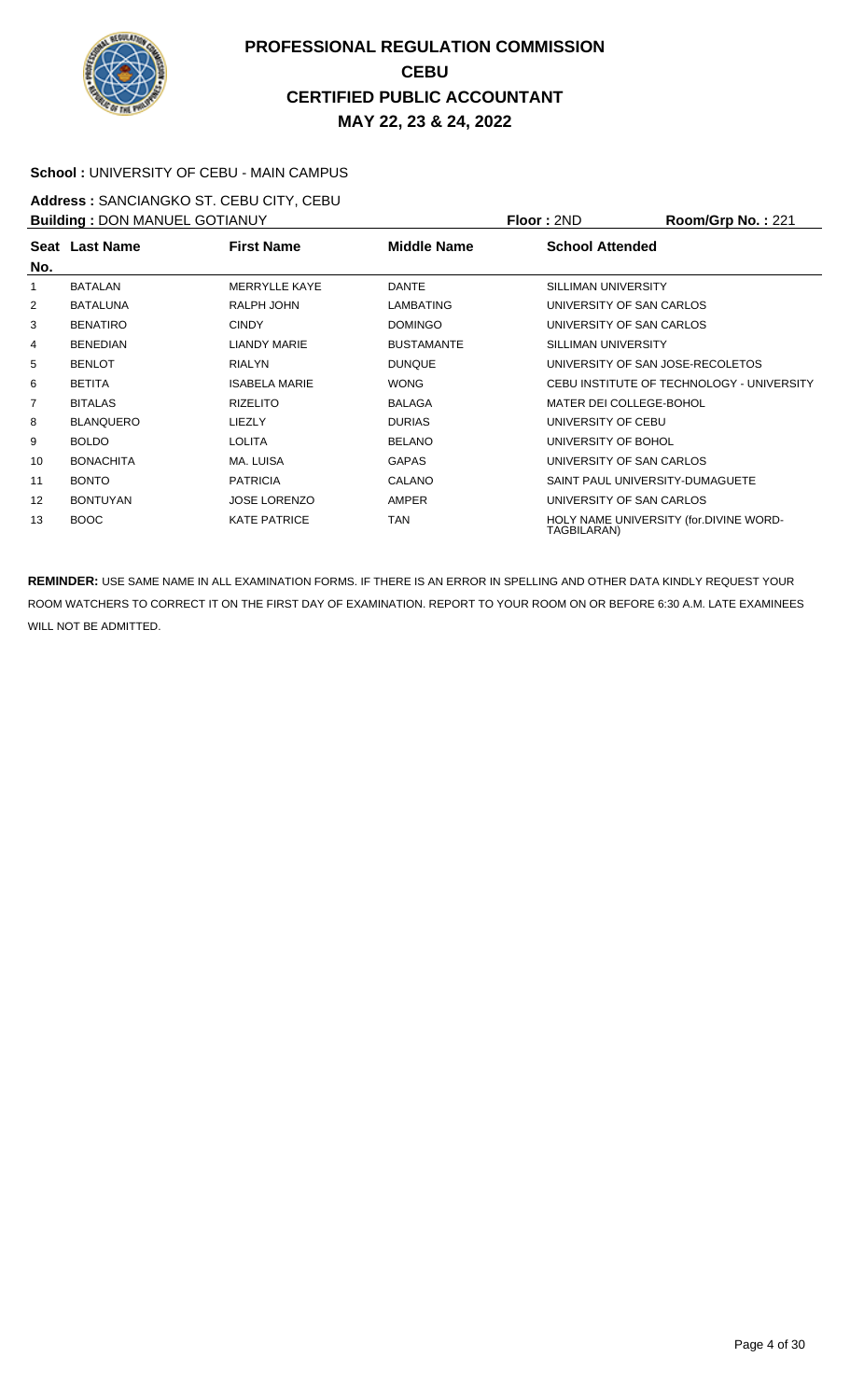

#### **School :** UNIVERSITY OF CEBU - MAIN CAMPUS

**Address :** SANCIANGKO ST. CEBU CITY, CEBU **Building : DON MANUEL GOTIANUY <b>Floor : 2ND Room/Grp No. : 222** 

| <b>BUILDING . DON MANULL OO HANOT</b> |                   |                          |                    | 1 IUU . ZI TU<br><b>INVUILIUI DI NU. . ZZZ</b>        |  |  |
|---------------------------------------|-------------------|--------------------------|--------------------|-------------------------------------------------------|--|--|
|                                       | Seat Last Name    | <b>First Name</b>        | <b>Middle Name</b> | <b>School Attended</b>                                |  |  |
| No.                                   |                   |                          |                    |                                                       |  |  |
| 1                                     | <b>BORRES</b>     | <b>TRIXIE</b>            |                    | SAINT JOSEPH'S COLLEGE-MAASIN                         |  |  |
| 2                                     | <b>BOTECIAL</b>   | <b>JUDE</b>              | <b>CATAGUE</b>     | UNIVERSITY OF SAN CARLOS                              |  |  |
| 3                                     | <b>BRAGAT</b>     | <b>REGINA</b>            | <b>IMPAS</b>       | UNIVERSITY OF CEBU-BANILAD                            |  |  |
| 4                                     | <b>BRANDINO</b>   | <b>ZESHA MAE</b>         | <b>AZARCON</b>     | UNIVERSITY OF SAN CARLOS                              |  |  |
| 5                                     | <b>BRIONES</b>    | <b>VINCENT BRYAN</b>     | YBAÑEZ             | SAINT JOSEPH COLLEGE-ZAMBOANGA DEL<br><b>NORTE</b>    |  |  |
| 6                                     | <b>BUBA</b>       | <b>NEILDREN</b>          | <b>NEIS</b>        | SAINT JOSEPH'S COLLEGE-MAASIN                         |  |  |
| 7                                     | <b>BUCOY</b>      | <b>GENUIE CHANNEL</b>    | SABANAL            | UNIVERSITY OF SAN CARLOS                              |  |  |
| 8                                     | <b>BUOT</b>       | <b>CHRISALITA</b>        | <b>BALUD</b>       | SAINT JOSEPH COLLEGE-ZAMBOANGA DEL<br><b>NORTE</b>    |  |  |
| 9                                     | <b>BUOT</b>       | <b>DIANE ANGELA</b>      |                    | UNIVERSITY OF SAN CARLOS                              |  |  |
| 10                                    | CABALLERO         | <b>VAN LEWRAINE</b>      | <b>APURADO</b>     | UNIVERSITY OF SAN CARLOS                              |  |  |
| 11                                    | <b>CABARUBIAS</b> | <b>FRANCIS REY</b>       | <b>FORTICH</b>     | HOLY NAME UNIVERSITY (for.DIVINE WORD-<br>TAGBILARAN) |  |  |
| 12                                    | <b>CABRIANA</b>   | <b>JHUNA JANE</b>        | MAÑACAP            | UNIVERSITY OF SAN JOSE-RECOLETOS                      |  |  |
| 13                                    | CADERAO           | <b>MA. ANN FLOURENCE</b> | <b>DECINELLA</b>   | UNIVERSITY OF SAN CARLOS                              |  |  |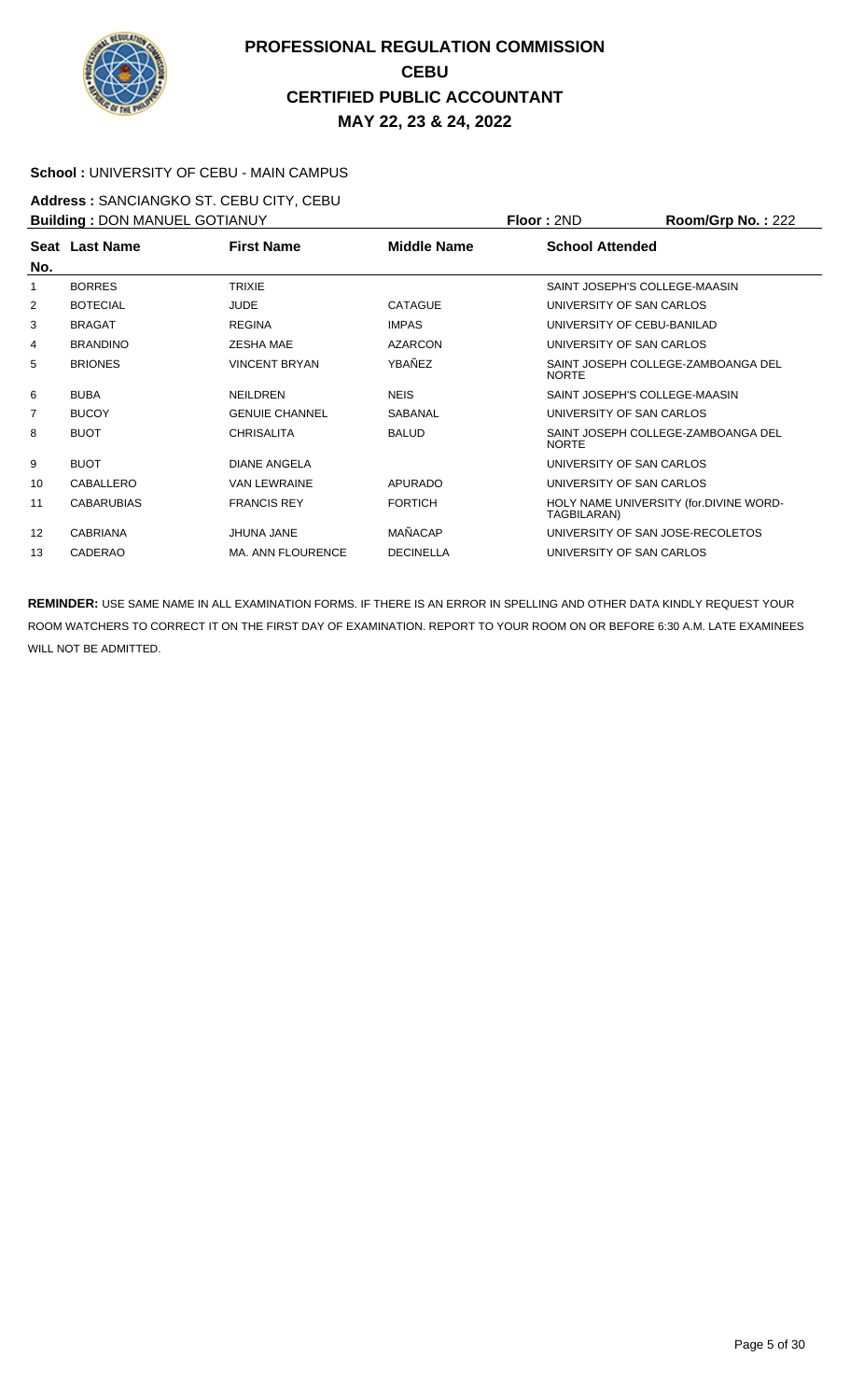

#### **School :** UNIVERSITY OF CEBU - MAIN CAMPUS

**Address :** SANCIANGKO ST. CEBU CITY, CEBU

| <b>Building: DON MANUEL GOTIANUY</b> |                       |                        |                    | Floor: 2ND               | Room/Grp No.: 223                         |
|--------------------------------------|-----------------------|------------------------|--------------------|--------------------------|-------------------------------------------|
|                                      | Seat Last Name        | <b>First Name</b>      | <b>Middle Name</b> | <b>School Attended</b>   |                                           |
| No.                                  |                       |                        |                    |                          |                                           |
| 1                                    | <b>CAGUISA</b>        | <b>ALVIN JOSHUA</b>    | <b>ADECER</b>      | TAGBILARAN)              | HOLY NAME UNIVERSITY (for.DIVINE WORD-    |
| 2                                    | <b>CAHUCOM</b>        | ALMARIE                | <b>LOPEZ</b>       |                          | SAINT JOSEPH'S COLLEGE-MAASIN             |
| 3                                    | <b>CAIT</b>           | <b>GENETTE</b>         | <b>CORPUS</b>      | MATER DEI COLLEGE-BOHOL  |                                           |
| 4                                    | <b>CALONGE</b>        | RALPH JIREH            | <b>CABARRON</b>    |                          | CEBU INSTITUTE OF TECHNOLOGY - UNIVERSITY |
| 5                                    | <b>CALOPE</b>         | PRINCESS JANE          | <b>SALVADOR</b>    |                          | SAINT JOSEPH'S COLLEGE-MAASIN             |
| 6                                    | <b>CAMBANG</b>        | <b>JOHN RONALD</b>     | <b>MANRIQUE</b>    | <b>DUMAGUETE</b>         | NEGROS ORIENTAL STATE UNIVERSITY (CVPC)-  |
| $\overline{7}$                       | <b>CAMINERO</b>       | <b>JOHN KARLO</b>      | <b>RITALLA</b>     |                          | UNIVERSITY OF SAN JOSE-RECOLETOS          |
| 8                                    | <b>CAMPOY</b>         | <b>WESLEY KENT</b>     | <b>DEPOSOY</b>     | SILLIMAN UNIVERSITY      |                                           |
| 9                                    | CAÑEDO                | <b>MARY BERNADETTE</b> |                    | UNIVERSITY OF SAN CARLOS |                                           |
| 10                                   | <b>CANIZARES</b>      | ACE BRYLE              | <b>PORTO</b>       |                          | UNIVERSITY OF SAN JOSE-RECOLETOS          |
| 11                                   | <b>CAÑIZARES</b>      | <b>IANE FRANCIS</b>    | <b>PARDILLO</b>    | UNIVERSITY OF SAN CARLOS |                                           |
| 12                                   | CARDOZA               | <b>CRISSA JOY</b>      | <b>BENDEJO</b>     |                          | SAINT JOSEPH'S COLLEGE-MAASIN             |
| 13                                   | <b>CARILIMDILIMAN</b> | <b>JOHN ANDREW</b>     | <b>MANGAPIS</b>    |                          | UNIVERSITY OF SAN JOSE-RECOLETOS          |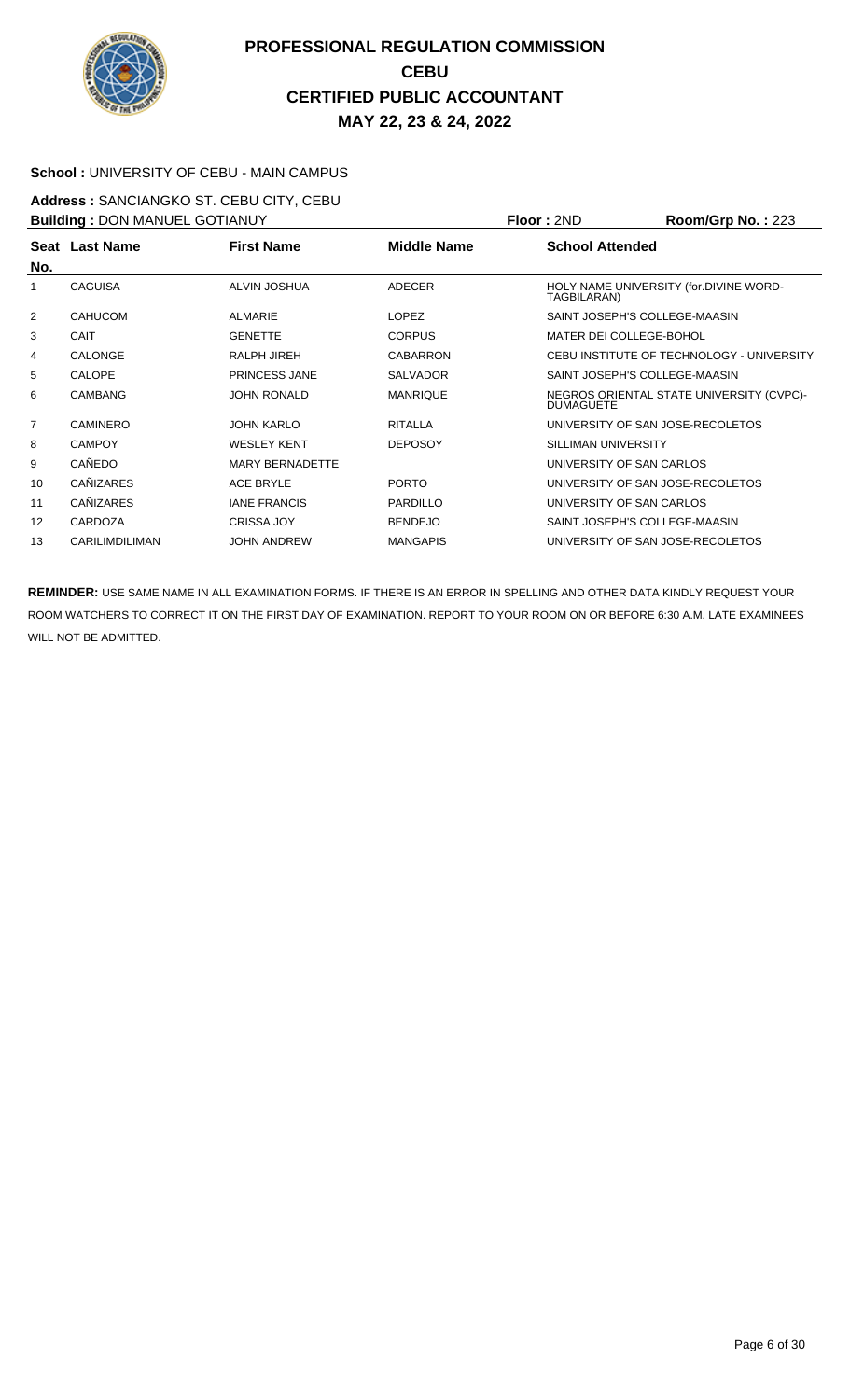

#### **School :** UNIVERSITY OF CEBU - MAIN CAMPUS

**Address :** SANCIANGKO ST. CEBU CITY, CEBU **Building :** DON MANUEL GOTIANUY **Floor :** 2ND **Room/Grp No. :** 224

| <b>BUILDING . DON MANUEL GOTTANUT</b> |                   |                         | FIUUI . ZIVU       | <b>NUUIIIUI U IVU.</b> . ZZ4 |                                           |
|---------------------------------------|-------------------|-------------------------|--------------------|------------------------------|-------------------------------------------|
|                                       | Seat Last Name    | <b>First Name</b>       | <b>Middle Name</b> | <b>School Attended</b>       |                                           |
| No.                                   |                   |                         |                    |                              |                                           |
| 1                                     | CARIÑO            | <b>BRYAN</b>            | <b>URBODA</b>      | <b>DAPITAN</b>               | JOSE RIZAL MEMORIAL STATE UNIVERSITY-     |
| 2                                     | <b>CARITAN</b>    | <b>MARY KIRSTINE</b>    | <b>PEROLINO</b>    |                              | CEBU INSTITUTE OF TECHNOLOGY - UNIVERSITY |
| 3                                     | CARO              | <b>CRYSTAL JANE</b>     | <b>LUCE</b>        |                              | UNIVERSITY OF CEBU-BANILAD                |
| 4                                     | <b>CASINTO</b>    | <b>BEATRIX</b>          | <b>VILLACRUSIS</b> |                              | UNIVERSITY OF SAN JOSE-RECOLETOS          |
| 5                                     | <b>CASTILLON</b>  | RHENA LYN               | <b>ECHAVEZ</b>     |                              | UNIVERSITY OF SAN JOSE-RECOLETOS          |
| 6                                     | <b>CASTRODES</b>  | <b>ZACHER</b>           | <b>CENIT</b>       | TAGBILARAN)                  | HOLY NAME UNIVERSITY (for.DIVINE WORD-    |
| 7                                     | <b>CATACUTAN</b>  | <b>ANGEL FAITH</b>      | QUILA              | SILLIMAN UNIVERSITY          |                                           |
| 8                                     | <b>CATIPAY</b>    | <b>JOEFIL</b>           | <b>BOMEDIANO</b>   | SILLIMAN UNIVERSITY          |                                           |
| 9                                     | <b>CAVERTE</b>    | <b>MARY JUNE</b>        | <b>MENDEZ</b>      | TAGBILARAN)                  | HOLY NAME UNIVERSITY (for.DIVINE WORD-    |
| 10                                    | <b>CEBUANO</b>    | <b>JUNABELLE BIANCA</b> | <b>CAPANAS</b>     |                              | UNIVERSITY OF SOUTHERN PHILIPPINES        |
| 11                                    | <b>CEJUDO</b>     | <b>CECILIO</b>          | <b>DITCHON</b>     | <b>DUMAGUETE</b>             | NEGROS ORIENTAL STATE UNIVERSITY (CVPC)-  |
| 12                                    | <b>CEMPRON</b>    | <b>SHEMAIAH</b>         | <b>BAUTISTA</b>    | TAGBILARAN)                  | HOLY NAME UNIVERSITY (for.DIVINE WORD-    |
| 13                                    | <b>CENTINALES</b> | <b>SISINIA</b>          | <b>SOBRETODO</b>   | MATER DEI COLLEGE-BOHOL      |                                           |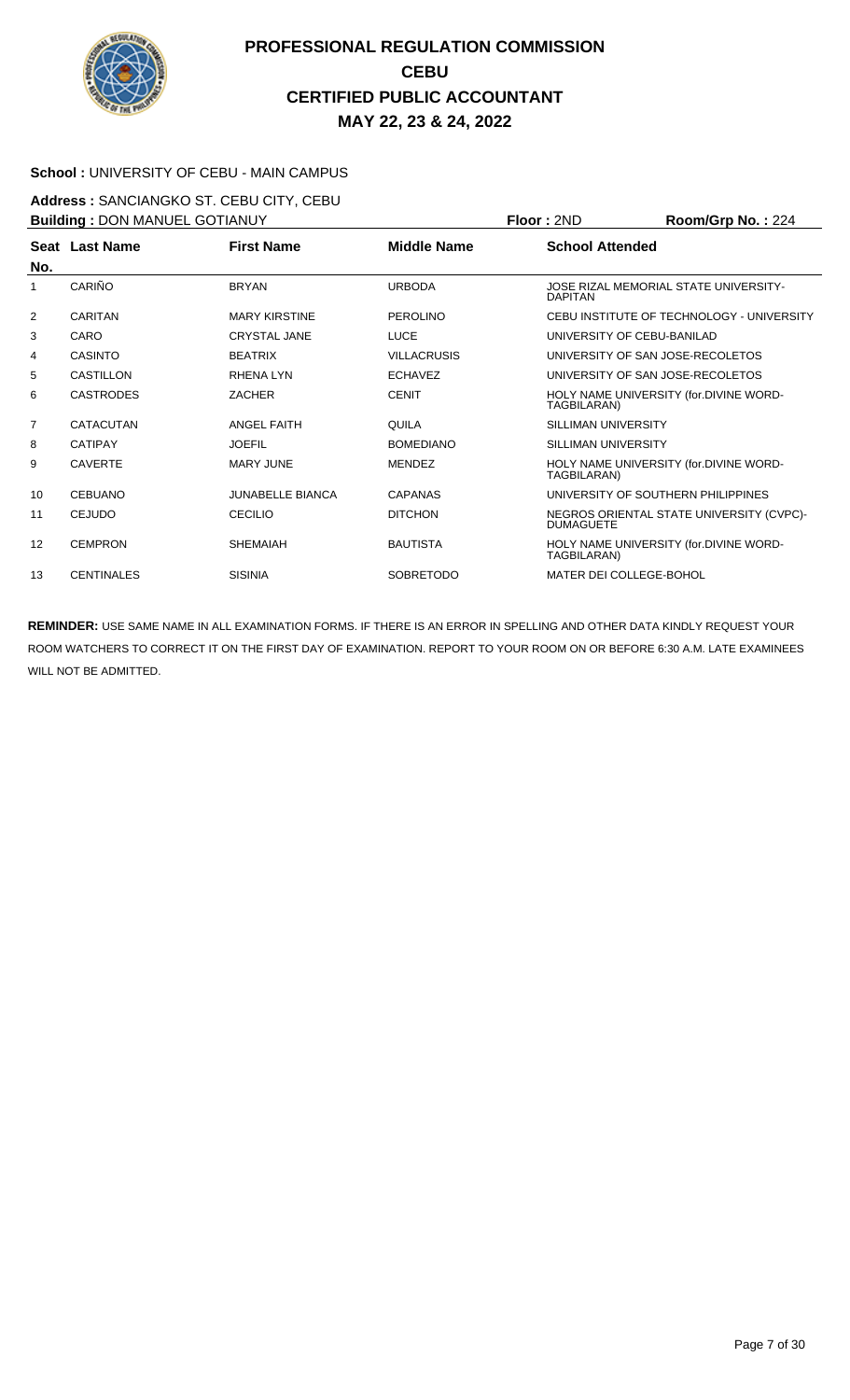

#### **School :** UNIVERSITY OF CEBU - MAIN CAMPUS

**Address :** SANCIANGKO ST. CEBU CITY, CEBU **Building : DON MANUEL GOTIANUY <b>Floor : 2ND Room/Grp No. : 225** 

| <b>BUILDING</b> . DOIN MANUEL GOTIANUT |                   |                            | שטו . בוז<br><b>NUVILIAU DI NU.</b> . ZZJ |                          |                                                              |  |
|----------------------------------------|-------------------|----------------------------|-------------------------------------------|--------------------------|--------------------------------------------------------------|--|
|                                        | Seat Last Name    | <b>First Name</b>          | Middle Name                               | <b>School Attended</b>   |                                                              |  |
| No.                                    |                   |                            |                                           |                          |                                                              |  |
| 1                                      | <b>CIMAFRANCA</b> | <b>CIFRINIA</b>            | <b>JAO</b>                                |                          | UNIVERSITY OF SOUTHERN PHILIPPINES                           |  |
| 2                                      | <b>COFINO</b>     | <b>KRISHA JOY</b>          | <b>PABATAO</b>                            | ANDRES BONIFACIO COLLEGE |                                                              |  |
| 3                                      | <b>COLINA</b>     | JEHRALYN                   | ALQUEZA                                   | UNIVERSITY OF SAN CARLOS |                                                              |  |
| 4                                      | <b>COMODAS</b>    | ZAIRA                      | <b>GEMENTIZA</b>                          | <b>XAVIER UNIVERSITY</b> |                                                              |  |
| 5                                      | <b>CONEJOS</b>    | <b>MOIRLA DAWN HILLARY</b> | <b>CAGBABANUA</b>                         |                          | POLYTECHNIC UNIVERSITY OF THE PHILIPPINES-<br>MAIN-STA. MESA |  |
| 6                                      | <b>CORBO</b>      | <b>MARY KATELYNNE</b>      | <b>MACAPOBRE</b>                          | UNIVERSITY OF SAN CARLOS |                                                              |  |
| 7                                      | <b>COYOCA</b>     | <b>JUDIELYN</b>            | <b>POTAYRE</b>                            |                          | UNIVERSITY OF SOUTHERN PHILIPPINES                           |  |
| 8                                      | <b>CUEVAS</b>     | RITCHIE MAE                | <b>SOJOR</b>                              | SILLIMAN UNIVERSITY      |                                                              |  |
| 9                                      | <b>CUYOS</b>      | <b>SHARMAINE</b>           | <b>PIALAGO</b>                            |                          | UNIVERSITY OF SOUTHERN PHILIPPINES                           |  |
| 10                                     | <b>DAAROL</b>     | PRETTY ELLAYNE             | <b>TUBACES</b>                            | UNIVERSITY OF SAN CARLOS |                                                              |  |
| 11                                     | <b>DAGALA</b>     | PIERCE NIñO                |                                           | UNIVERSITY OF SAN CARLOS |                                                              |  |
| 12                                     | <b>DAKAY</b>      | TEMESTOCLES JR             | <b>NAVAJA</b>                             |                          | UNIVERSITY OF SAN JOSE-RECOLETOS                             |  |
| 13                                     | <b>DANGASE</b>    | NICOLE MARIE               | <b>ROSELL</b>                             | ANDRES BONIFACIO COLLEGE |                                                              |  |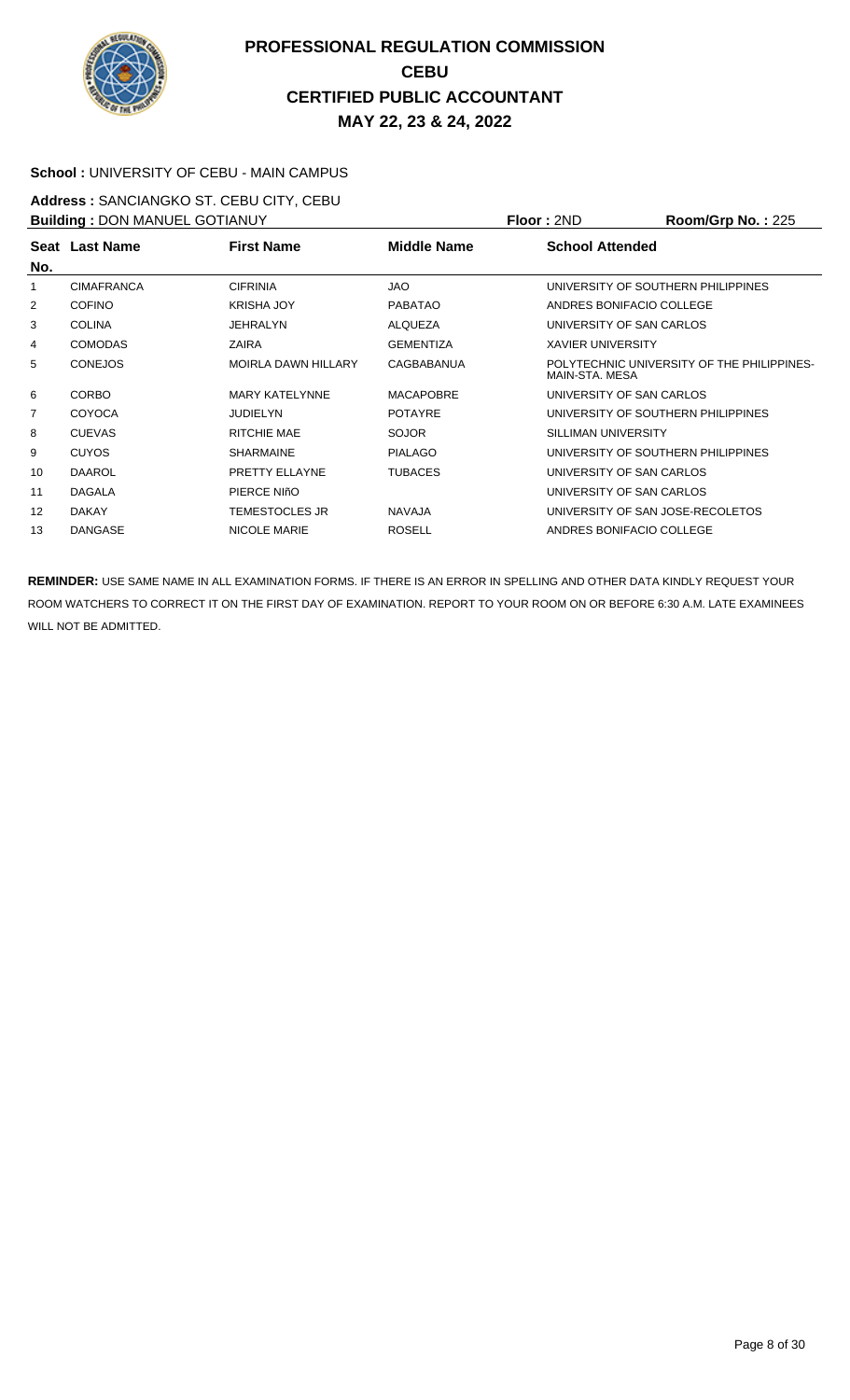

#### **School :** UNIVERSITY OF CEBU - MAIN CAMPUS

**Address :** SANCIANGKO ST. CEBU CITY, CEBU **Building :** DON MANUEL GOTIANUY **Floor :** 2ND **Room/Grp No. :** 226

| <b>DUITURITY : DOIN MANULL OUT IANUT</b> |                     |                        |                    | 1 IUU . ZI V<br>110011110111101.220       |
|------------------------------------------|---------------------|------------------------|--------------------|-------------------------------------------|
| No.                                      | Seat Last Name      | <b>First Name</b>      | <b>Middle Name</b> | <b>School Attended</b>                    |
| 1                                        | <b>DAVIS</b>        | <b>RACELLE</b>         | <b>NACION</b>      | UNIVERSITY OF SAN CARLOS                  |
| 2                                        | DE GUZMAN           | <b>MARCELLA</b>        | <b>SORIANO</b>     | UNIVERSITY OF SAN JOSE-RECOLETOS          |
| 3                                        | DE LOYOLA           | <b>JUDEA NICOLE</b>    | <b>GARCIA</b>      | UNIVERSITY OF SAN CARLOS                  |
| 4                                        | <b>DEL CASTILLO</b> | JENIKA                 | <b>BANTOLO</b>     | UNIVERSITY OF SAN JOSE-RECOLETOS          |
| 5                                        | <b>DELA CERNA</b>   | <b>CAITLEN</b>         | <b>LONGAKIT</b>    | CEBU INSTITUTE OF TECHNOLOGY - UNIVERSITY |
| 6                                        | DELA CRUZ           | <b>CHACEL</b>          | <b>VIOS</b>        | UNIVERSITY OF SAN CARLOS                  |
| $\overline{7}$                           | DELA CRUZ           | <b>MARIEL</b>          | <b>TUNDAG</b>      | UNIVERSITY OF SAN CARLOS                  |
| 8                                        | <b>DELA CRUZ</b>    | <b>ROXANNE</b>         | <b>OPURA</b>       | UNIVERSITY OF SAN CARLOS                  |
| 9                                        | <b>DELANTAR</b>     | <b>MIKEE</b>           | <b>LANIC</b>       | SAINT JOSEPH'S COLLEGE-MAASIN             |
| 10                                       | <b>DELOS REYES</b>  | <b>MITCH</b>           | <b>COMALING</b>    | UNIVERSITY OF SAN JOSE-RECOLETOS          |
| 11                                       | <b>DESABILLE</b>    | <b>WENDY ACE</b>       | <b>CAÑETE</b>      | UNIVERSITY OF SOUTHERN PHILIPPINES        |
| 12                                       | <b>DESPOJO</b>      | <b>GLEN MARGARETTE</b> | ARES               | UNIVERSITY OF SAN JOSE-RECOLETOS          |
| 13                                       | <b>DESQUITADO</b>   | RHYLE ANNE MARIE       | <b>DAWA</b>        | CEBU INSTITUTE OF TECHNOLOGY - UNIVERSITY |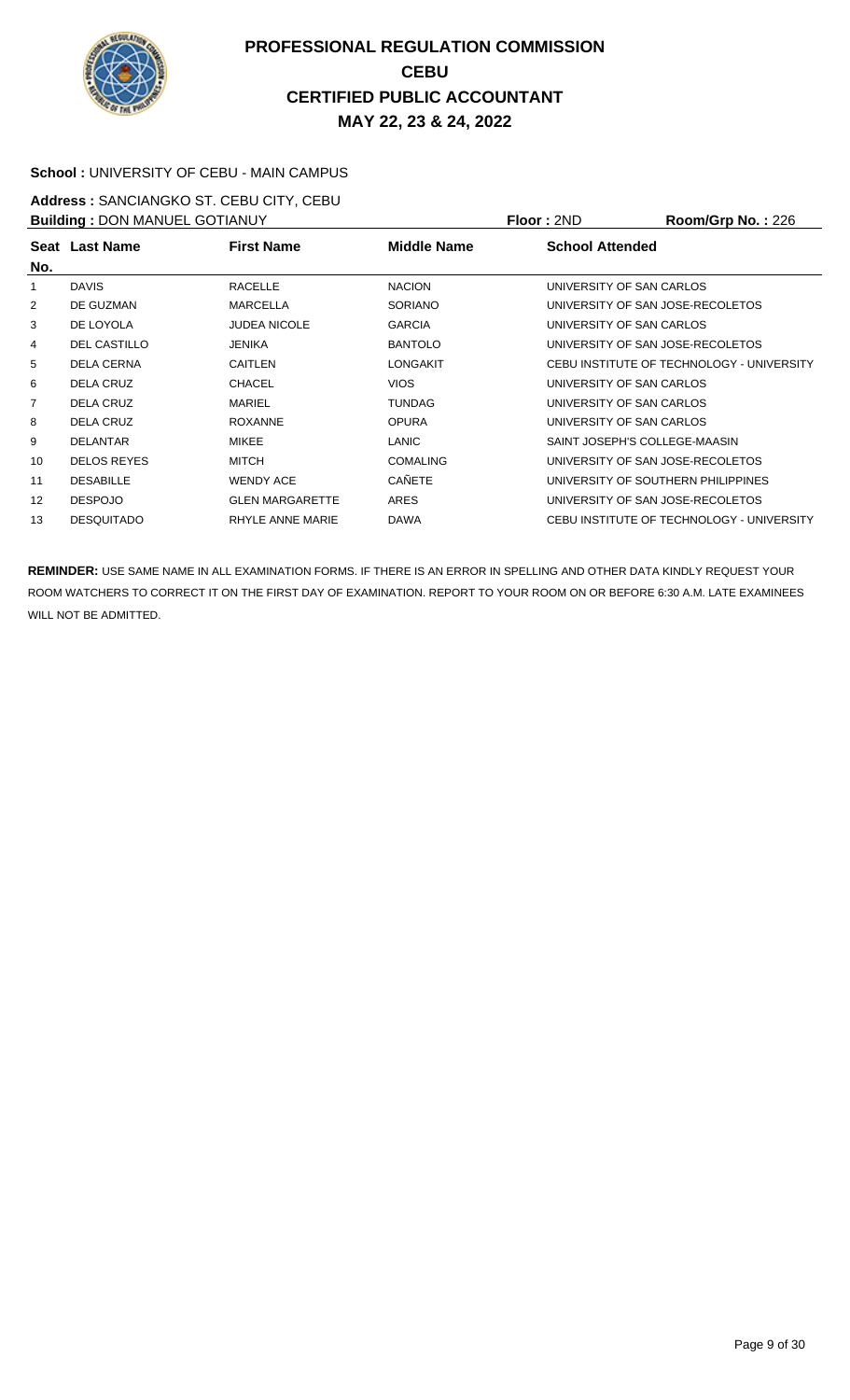

#### **School :** UNIVERSITY OF CEBU - MAIN CAMPUS

**Address :** SANCIANGKO ST. CEBU CITY, CEBU **Building :** DON MANUEL GOTIANUY **Floor :** 2ND **Room/Grp No. :** 227

| <b>BUILDING . DON MANUEL GOTTANOT</b> |                 | FIUUI.ZIVU          | <b>NUUIIIUI U IVU.</b> . ZZT |                                  |                                           |  |
|---------------------------------------|-----------------|---------------------|------------------------------|----------------------------------|-------------------------------------------|--|
|                                       | Seat Last Name  | <b>First Name</b>   | Middle Name                  | <b>School Attended</b>           |                                           |  |
| No.                                   |                 |                     |                              |                                  |                                           |  |
|                                       | <b>DIATOR</b>   | <b>HANN CASHLEY</b> | LAWI                         |                                  | CEBU INSTITUTE OF TECHNOLOGY - UNIVERSITY |  |
| $\overline{2}$                        | <b>DIGAL</b>    | <b>EMMILOU</b>      | <b>EUSEÑA</b>                | TAGBILARAN)                      | HOLY NAME UNIVERSITY (for.DIVINE WORD-    |  |
| 3                                     | <b>DIZON</b>    | <b>VIEL JIANNE</b>  | <b>EMIA</b>                  |                                  | CEBU INSTITUTE OF TECHNOLOGY - UNIVERSITY |  |
| 4                                     | <b>DOLOSO</b>   | <b>RONNAMIE</b>     | <b>ARCANA</b>                |                                  | UNIVERSITY OF SAN JOSE-RECOLETOS          |  |
| 5                                     | <b>DOMADIGO</b> | ELJI                | <b>TOMIMBANG</b>             |                                  | ANDRES BONIFACIO COLLEGE                  |  |
| 6                                     | <b>DUCALAS</b>  | <b>AIRA DIANNE</b>  | <b>AIZON</b>                 |                                  | UNIVERSITY OF SAN CARLOS                  |  |
| 7                                     | <b>DUEÑAS</b>   | <b>JESSA</b>        | <b>ROSELLO</b>               |                                  | SAINT JOSEPH'S COLLEGE-MAASIN             |  |
| 8                                     | <b>DUMDUM</b>   | <b>JOEYANN</b>      | <b>SUQUIB</b>                | UNIVERSITY OF CEBU               |                                           |  |
| 9                                     | <b>DURAN</b>    | <b>JOHN FELIX</b>   | CABALLEGAN                   |                                  | UNIVERSITY OF SAN CARLOS                  |  |
| 10                                    | <b>EMILIA</b>   | MARIZ               | <b>SARITA</b>                | SILLIMAN UNIVERSITY              |                                           |  |
| 11                                    | <b>EMPERADO</b> | <b>GLADYS JOY</b>   | <b>PACULANANG</b>            |                                  | SAINT PAUL UNIVERSITY-DUMAGUETE           |  |
| 12                                    | <b>EMPERIO</b>  | LHEIANN VHIEV       | QUIJANO                      | UNIVERSITY OF SAN JOSE-RECOLETOS |                                           |  |
| 13                                    | <b>ENCLUNA</b>  | <b>KIRSTEN</b>      |                              |                                  | UNIVERSITY OF SOUTHERN PHILIPPINES        |  |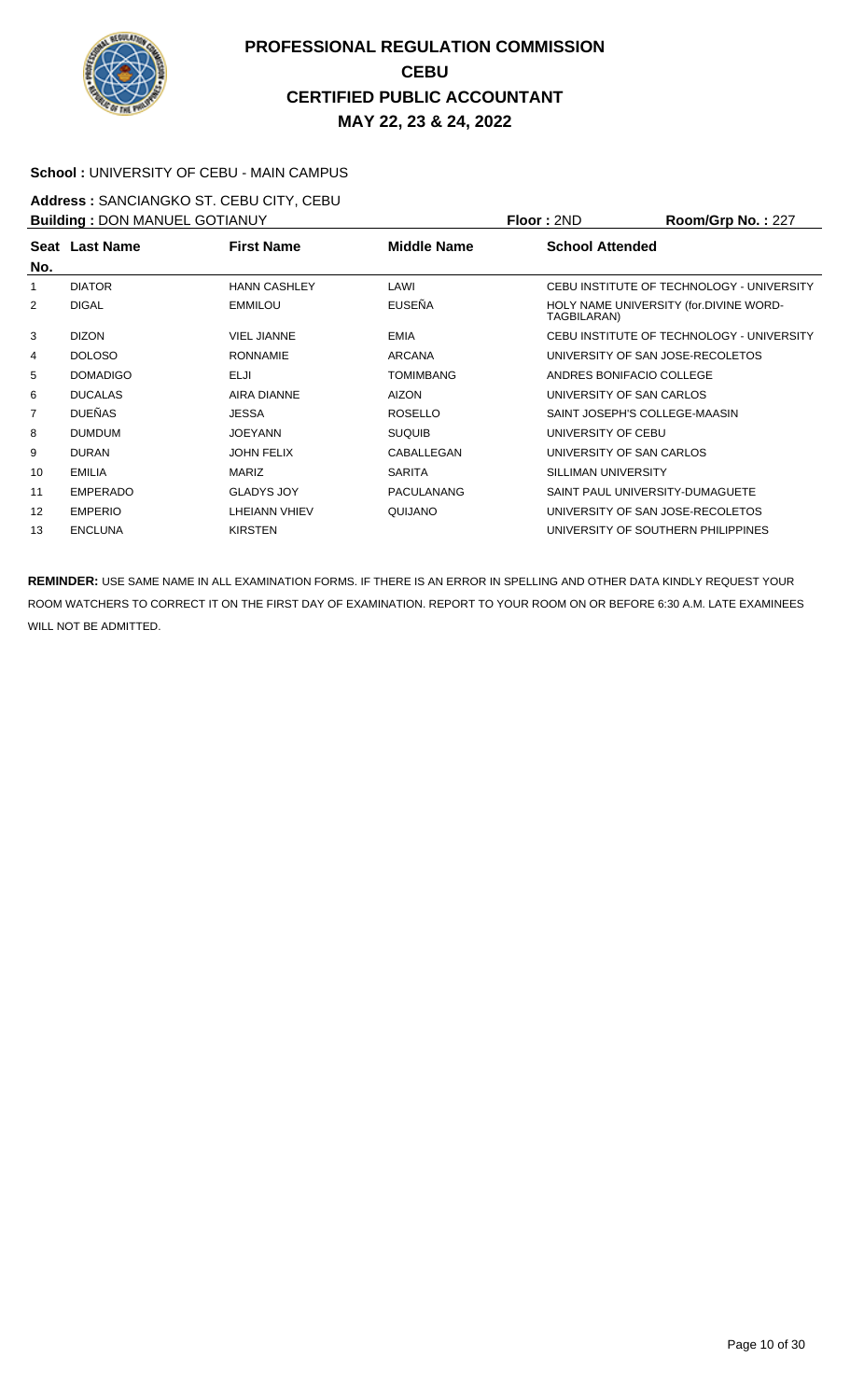

#### **School :** UNIVERSITY OF CEBU - MAIN CAMPUS

**Address :** SANCIANGKO ST. CEBU CITY, CEBU **Building :** DON MANUEL GOTIANUY **Floor :** 2ND **Room/Grp No. :** 228

| <b>BUILDING</b> . DOIN MANUEL GOTIANUT |                   |                        | <u>IIUU LAIV</u>  | <b>NUUIIIUI DI NU. . ZZU</b>                             |                                           |
|----------------------------------------|-------------------|------------------------|-------------------|----------------------------------------------------------|-------------------------------------------|
|                                        | Seat Last Name    | <b>First Name</b>      | Middle Name       | <b>School Attended</b>                                   |                                           |
| No.                                    |                   |                        |                   |                                                          |                                           |
| 1                                      | <b>ENOC</b>       | <b>KRIZIA DANIELLE</b> | <b>ASION</b>      |                                                          | UNIVERSITY OF SAN CARLOS                  |
| 2                                      | <b>ENTE</b>       | <b>ELAINE JANE</b>     | <b>FIEL</b>       | UNIVERSITY OF BOHOL                                      |                                           |
| 3                                      | <b>ENTOMA</b>     | <b>BONITA SUE</b>      | <b>SERVANDE</b>   |                                                          | UNIVERSITY OF SOUTHERN PHILIPPINES        |
| 4                                      | <b>ESCABARTE</b>  | JENELYN                | <b>GARCIA</b>     | BOHOL INSTITUTE OF TECHNOLOGY-<br><b>TAGBILARAN CITY</b> |                                           |
| 5                                      | <b>ESPEJON</b>    | <b>JOANNE MARIE</b>    | <b>COPAG</b>      |                                                          | UNIVERSITY OF SAN CARLOS                  |
| 6                                      | <b>ESPERANZA</b>  | <b>TIMOTHY JOHN</b>    | <b>SENTILLAS</b>  |                                                          | UNIVERSITY OF SAN JOSE-RECOLETOS          |
| $\overline{7}$                         | <b>ESPINA</b>     | <b>JOEL MAYNARD</b>    | <b>BOLO</b>       |                                                          | CEBU INSTITUTE OF TECHNOLOGY - UNIVERSITY |
| 8                                      | <b>FABIAN</b>     | ALIF LORENZ            | <b>BACALSO</b>    |                                                          | UNIVERSITY OF SOUTHERN PHILIPPINES        |
| 9                                      | <b>FANO</b>       | <b>JIEVE LICCA</b>     | <b>GIMENA</b>     |                                                          | UNIVERSITY OF SAN CARLOS                  |
| 10                                     | <b>FERNANDEZ</b>  | <b>MARY ANGEL</b>      | <b>MUSNGI</b>     |                                                          | UNIVERSITY OF SAN JOSE-RECOLETOS          |
| 11                                     | <b>FORMENTERA</b> | <b>JEMICA</b>          | <b>DELA TORRE</b> |                                                          | UNIVERSITY OF SOUTHERN PHILIPPINES        |
| 12                                     | <b>GABISAN</b>    | <b>FRANCISCO</b>       | <b>ALFANTE</b>    |                                                          | UNIVERSITY OF SAN CARLOS                  |
| 13                                     | <b>GABUTAN</b>    | <b>DOROTHY</b>         | <b>NAVARCE</b>    | UNIVERSITY OF CEBU                                       |                                           |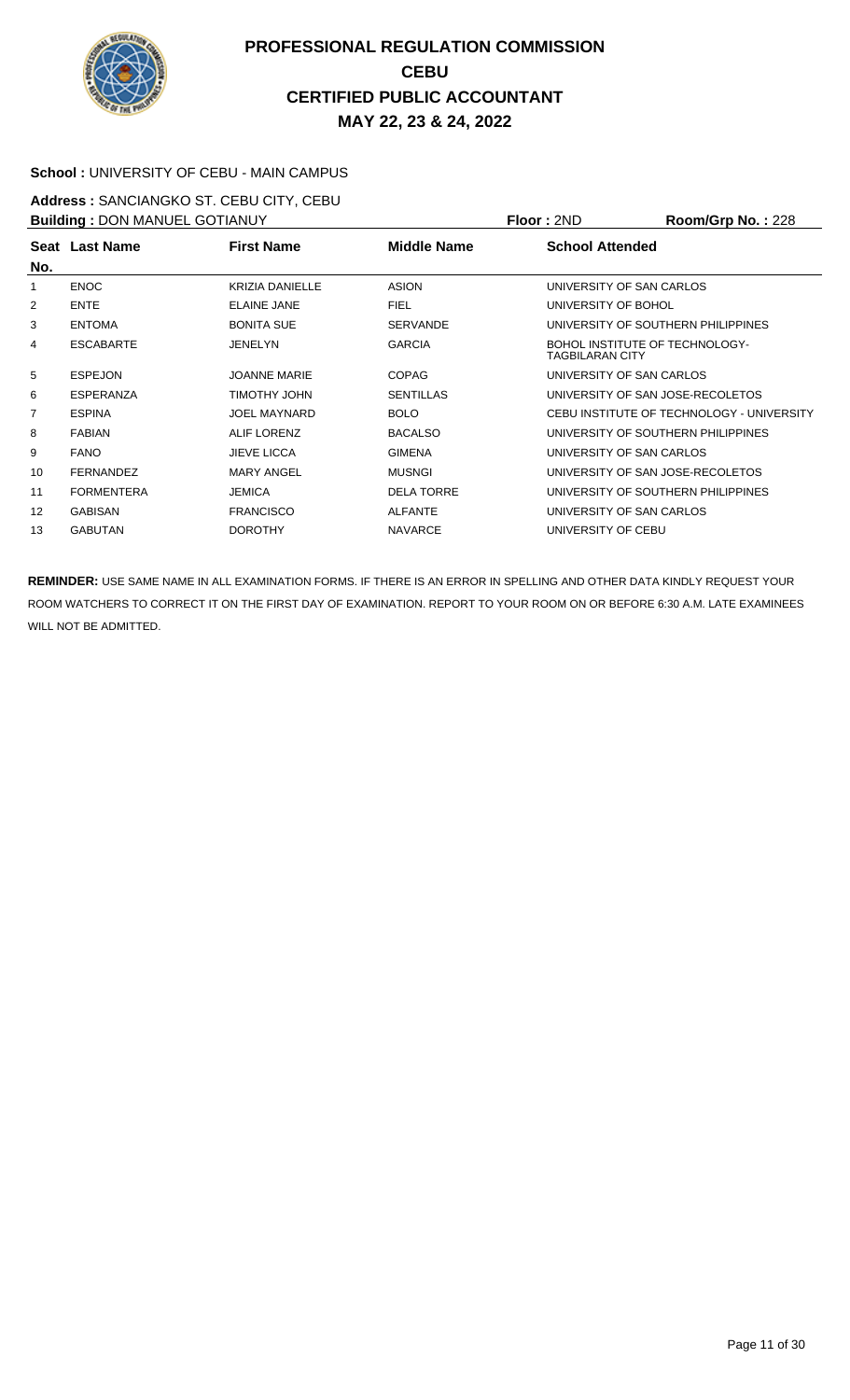

#### **School :** UNIVERSITY OF CEBU - MAIN CAMPUS

**Address :** SANCIANGKO ST. CEBU CITY, CEBU **Building :** DON MANUEL GOTIANUY **Floor :** 2ND **Room/Grp No. :** 231A

| <b>BUILDING</b> . DOIN MANUEL GOTIANUT |                  |                        |                    | <u>IIUUI. ZIIU</u>                                    | <b>NUUIIIUIU INU.</b> 2010                |
|----------------------------------------|------------------|------------------------|--------------------|-------------------------------------------------------|-------------------------------------------|
| No.                                    | Seat Last Name   | <b>First Name</b>      | <b>Middle Name</b> | <b>School Attended</b>                                |                                           |
| 1                                      | <b>GADINGAN</b>  | <b>JUJE ANNE</b>       | <b>SALIG</b>       | SILLIMAN UNIVERSITY                                   |                                           |
| 2                                      | GAHUMAN          | <b>CHRISTY PEARL</b>   | <b>PAEZ</b>        |                                                       | CEBU INSTITUTE OF TECHNOLOGY - UNIVERSITY |
| 3                                      | <b>GALON</b>     | <b>ZANDRA</b>          | <b>NISNISAN</b>    | HOLY NAME UNIVERSITY (for.DIVINE WORD-<br>TAGBILARAN) |                                           |
| 4                                      | <b>GAMBOA</b>    | <b>JHON</b>            | <b>LAMO</b>        | UNIVERSITY OF CEBU                                    |                                           |
| 5                                      | <b>GANTIAO</b>   | <b>JOANN</b>           |                    |                                                       | UNIVERSITY OF SAN JOSE-RECOLETOS          |
| 6                                      | <b>GARAY</b>     | KHEIM DEXTER           | <b>ALABAT</b>      | TAGBILARAN)                                           | HOLY NAME UNIVERSITY (for.DIVINE WORD-    |
| $\overline{7}$                         | <b>GELARDINO</b> | DAIZIRIE MAE           | <b>GASTADOR</b>    |                                                       | UNIVERSITY OF SAN JOSE-RECOLETOS          |
| 8                                      | <b>GOLOSINO</b>  | <b>JESSA MAE</b>       | <b>AUTOR</b>       |                                                       | <b>BOHOL NORTHERN STAR COLLEGE</b>        |
| 9                                      | <b>GOLOSO</b>    | AMELIE ROSE            | <b>PEROCHO</b>     | UNIVERSITY OF BOHOL                                   |                                           |
| 10                                     | <b>GOMEZ</b>     | ANN DANIELLE           | <b>REDELOSA</b>    | UNIVERSITY OF SAN CARLOS                              |                                           |
| 11                                     | <b>GOPIO</b>     | <b>RAYDEN ANTHONIE</b> | TAN                | UNIVERSITY OF SAN CARLOS                              |                                           |
| 12                                     | <b>GRAVADOR</b>  | <b>JOHN RIO III</b>    | <b>PERA</b>        | SILLIMAN UNIVERSITY                                   |                                           |
| 13                                     | <b>GRULLO</b>    | <b>HONEY JEAN</b>      | <b>CLAROS</b>      |                                                       | SAINT JOSEPH'S COLLEGE-MAASIN             |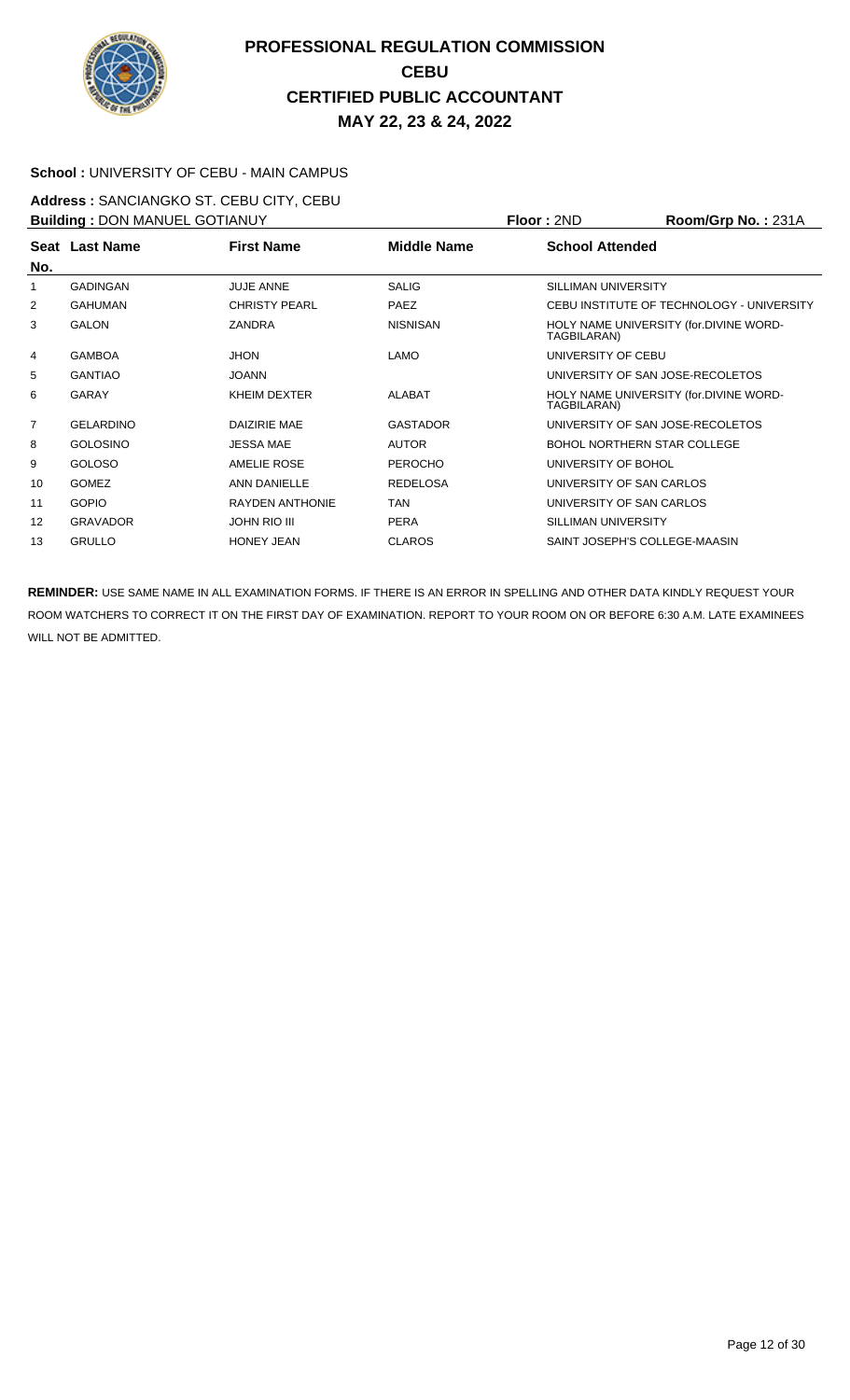

#### **School :** UNIVERSITY OF CEBU - MAIN CAMPUS

**Address :** SANCIANGKO ST. CEBU CITY, CEBU **Building :** DON MANUEL GOTIANUY **Floor :** 2ND **Room/Grp No. :** 231B

| <b>DUITURE: DOIN MANULL OUT IANUT</b> |                  |                       |                      | 1 IUU . ZI TU                                               |
|---------------------------------------|------------------|-----------------------|----------------------|-------------------------------------------------------------|
| No.                                   | Seat Last Name   | <b>First Name</b>     | <b>Middle Name</b>   | <b>School Attended</b>                                      |
| 1                                     | <b>GUDELOSAO</b> | <b>ZIA AIRES</b>      | <b>CAÑETE</b>        | CEBU INSTITUTE OF TECHNOLOGY - UNIVERSITY                   |
| 2                                     | <b>GULAHAB</b>   | ANNA LOUISA           | <b>CUEVAS</b>        | ASIAN COLLEGE OF SCIENCE & TECHNOLOGY-<br><b>DUMAGUETE</b>  |
| 3                                     | <b>GUMAHAD</b>   | <b>LEADOHN JOHN</b>   | <b>AZCUNA</b>        | CEBU INSTITUTE OF TECHNOLOGY - UNIVERSITY                   |
| 4                                     | <b>GUMIA</b>     | KARL NIÑO             | LABELLA              | UNIVERSITY OF SAN CARLOS                                    |
| 5                                     | <b>GUNGOB</b>    | <b>LOUIJEAN FAITH</b> | <b>TUBIN</b>         | UNIVERSITY OF SAN JOSE-RECOLETOS                            |
| 6                                     | HADJIZAMAN       | <b>ALNOR</b>          | <b>BALAS</b>         | UNIVERSITY OF SOUTHERN PHILIPPINES                          |
| 7                                     | <b>HATOSA</b>    | <b>JEZEL</b>          | <b>SALIBONGCOGON</b> | UNIVERSITY OF SAN CARLOS                                    |
| 8                                     | <b>HERMOSO</b>   | <b>KYLE</b>           | <b>GAITAN</b>        | UNIVERSITY OF SAN CARLOS                                    |
| 9                                     | <b>HIBAYA</b>    | <b>HAZEL</b>          | <b>MULIG</b>         | SAINT JOSEPH'S COLLEGE-MAASIN                               |
| 10                                    | <b>HINGPIT</b>   | MICHELLE MAE          | <b>ATENTA</b>        | SURIGAO EDUCATION CENTER                                    |
| 11                                    | <b>HORCA</b>     | RAY DEXTER            | <b>PETILOS</b>       | UNIVERSITY OF CEBU                                          |
| 12                                    | <b>HOYLAR</b>    | <b>JESILLE VIR</b>    | <b>AVENIDO</b>       | MINDANAO STATE UNIVERSITY-ILIGAN INSTITUTE<br>OF TECHNOLOGY |
| 13                                    | <b>IJAN</b>      | <b>KARLA DIANNE</b>   | <b>IMBO</b>          | SILLIMAN UNIVERSITY                                         |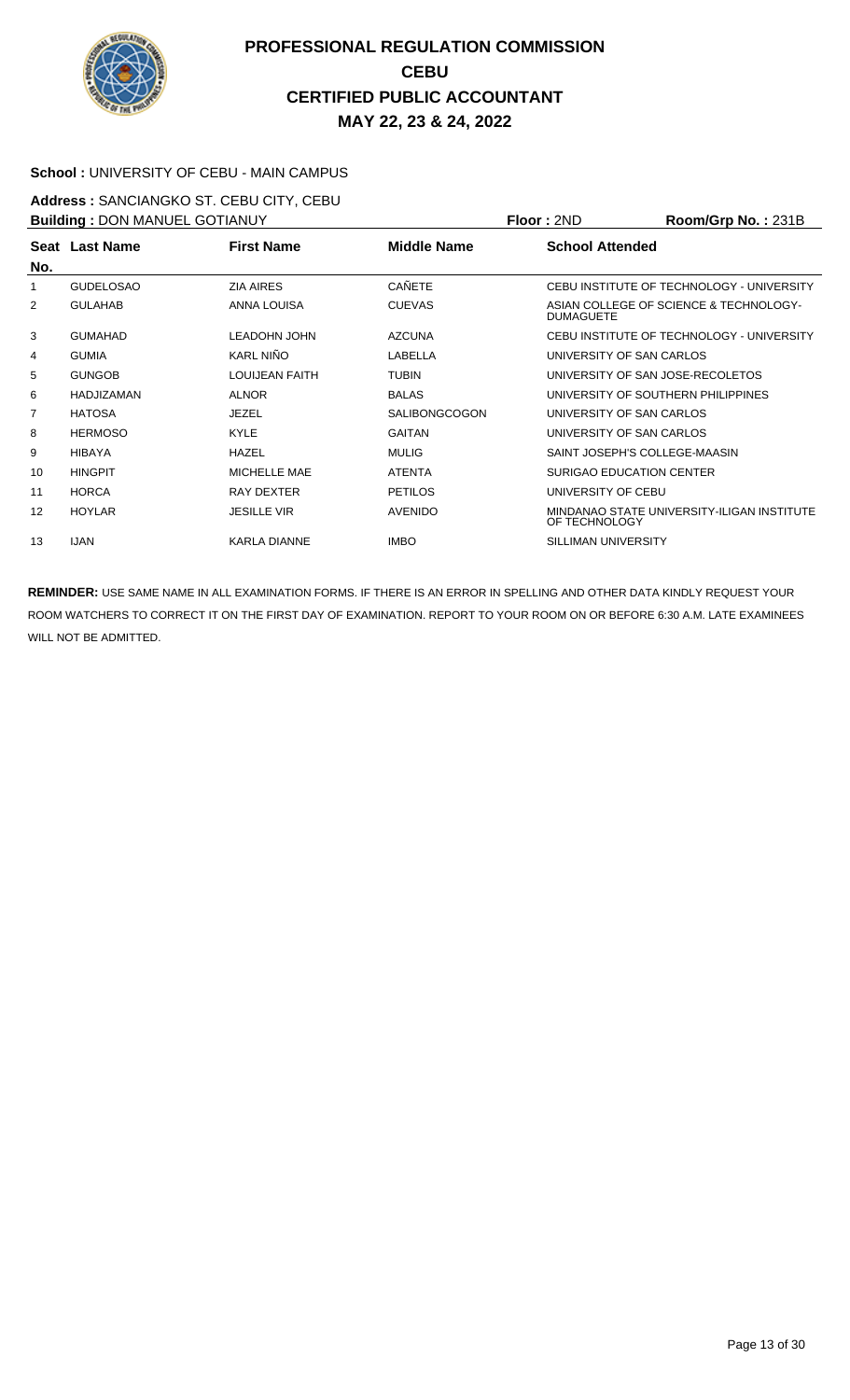

#### **School :** UNIVERSITY OF CEBU - MAIN CAMPUS

**Address :** SANCIANGKO ST. CEBU CITY, CEBU **Building : DON MANUEL GOTIANUY <b>Floor : 2ND Room/Grp No. : 231C** 

| <b>Bunding</b> . DON MININGLE OO HANOT |                 |                       |                    | 1 IVVI 1 4 IV<br>1100111101101110. . 2010 |  |  |
|----------------------------------------|-----------------|-----------------------|--------------------|-------------------------------------------|--|--|
| No.                                    | Seat Last Name  | <b>First Name</b>     | <b>Middle Name</b> | <b>School Attended</b>                    |  |  |
| 1                                      | <b>INGUITO</b>  | <b>CAMILLE ROSE</b>   | <b>PALEN</b>       | SAINT JOSEPH'S COLLEGE-MAASIN             |  |  |
| $\overline{2}$                         | <b>INOCANDO</b> | TANYA                 | <b>POSTER</b>      | UNIVERSITY OF CEBU                        |  |  |
| 3                                      | <b>IRAL</b>     | ROMEO MCROM           | <b>LABAJO</b>      | UNIVERSITY OF SAN CARLOS                  |  |  |
| 4                                      | <b>JANDOG</b>   | <b>VINCE BRYAN</b>    | <b>CATUBIG</b>     | UNIVERSITY OF SAN CARLOS                  |  |  |
| 5                                      | <b>JANIOLA</b>  | NOREVE GAY            | <b>BUSTRILLO</b>   | UNIVERSITY OF BOHOL                       |  |  |
| 6                                      | <b>JARDENIL</b> | <b>ALJHUN</b>         | <b>VIRTUCIO</b>    | SURIGAO EDUCATION CENTER                  |  |  |
| $\overline{7}$                         | <b>JIMENEZ</b>  | <b>DIVINAGRACIA</b>   | <b>DELOS REYES</b> | UNIVERSITY OF SAN CARLOS                  |  |  |
| 8                                      | <b>JOVER</b>    | <b>MARBY MIKAELLA</b> | <b>REDELOSA</b>    | UNIVERSITY OF SAN CARLOS                  |  |  |
| 9                                      | <b>JUAREZ</b>   | ANGEL KATE            | <b>YBAÑEZ</b>      | UNIVERSITY OF SAN JOSE-RECOLETOS          |  |  |
| 10                                     | <b>JUDAYA</b>   | <b>LYNDEE</b>         | <b>GARCIA</b>      | UNIVERSITY OF SAN JOSE-RECOLETOS          |  |  |
| 11                                     | <b>JUGAR</b>    | <b>VIC ANGELA</b>     | LARRAGA            | UNIVERSITY OF CEBU                        |  |  |
| $12 \overline{ }$                      | <b>JUMAMOY</b>  | SHANNIAH MAE          | <b>SAYSON</b>      | UNIVERSITY OF BOHOL                       |  |  |
| 13                                     | KAMLIAN         | <b>FARHA</b>          | <b>IRAN</b>        | UNIVERSITY OF CEBU-BANILAD                |  |  |
|                                        |                 |                       |                    |                                           |  |  |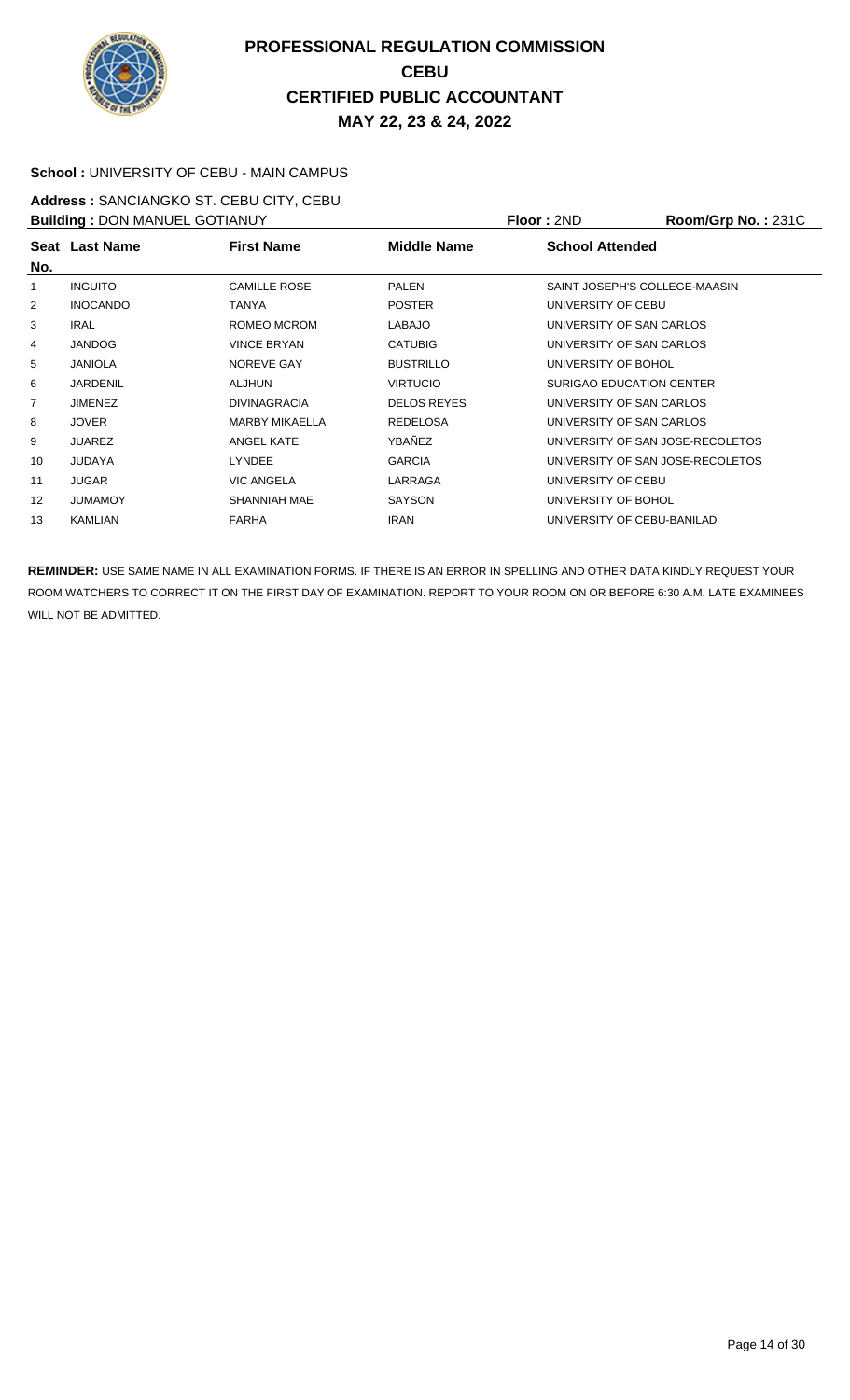

#### **School :** UNIVERSITY OF CEBU - MAIN CAMPUS

**Address :** SANCIANGKO ST. CEBU CITY, CEBU **Building : DON MANUEL GOTIANUY <b>Floor : 2ND Room/Grp No. : 237** 

| <b>BUILDING . DON MANUEL GOTTANOT</b> |                |                           |                 | FIUUI.ZIVU                                            | <b>NUUIIIUIU INU.</b> 201             |
|---------------------------------------|----------------|---------------------------|-----------------|-------------------------------------------------------|---------------------------------------|
| No.                                   | Seat Last Name | <b>First Name</b>         | Middle Name     | <b>School Attended</b>                                |                                       |
| 1                                     | <b>KOMURA</b>  | <b>RON SAMU</b>           | <b>TERO</b>     | SILLIMAN UNIVERSITY                                   |                                       |
| $\overline{2}$                        | <b>LALICAN</b> | <b>DOMINIC</b>            | <b>CONDOR</b>   | UNIVERSITY OF SAN CARLOS                              |                                       |
| 3                                     | LALIM          | ALEXANDER                 | <b>OMANDAM</b>  | <b>DAPITAN</b>                                        | JOSE RIZAL MEMORIAL STATE UNIVERSITY- |
| 4                                     | LANGGA         | <b>DANIKA THERESE</b>     | <b>PALICTE</b>  |                                                       | UNIVERSITY OF SAN JOSE-RECOLETOS      |
| 5                                     | LARGO          | KHRYZIA MARIE             | <b>ABADIANO</b> | UNIVERSITY OF SAN CARLOS                              |                                       |
| 6                                     | <b>LATOJA</b>  | CARYL JOY                 | <b>NEGROSA</b>  |                                                       | UNIVERSITY OF SOUTHERN PHILIPPINES    |
| $\overline{7}$                        | <b>LAURITO</b> | <b>LEAH CARMEL</b>        | <b>PELIPAS</b>  |                                                       | UNIVERSITY OF SOUTHERN PHILIPPINES    |
| 8                                     | <b>LEDESMA</b> | <b>ATHENA</b>             | <b>DIOTAY</b>   |                                                       | <b>BINALBAGAN CATHOLIC COLLEGE</b>    |
| 9                                     | <b>LEGALIG</b> | <b>RIGIL KENT</b>         | <b>OBLIGADO</b> |                                                       | SAINT JOSEPH'S COLLEGE-MAASIN         |
| 10                                    | <b>LEGASPI</b> | MER RINNA DYNE            | <b>MARIÑAS</b>  | UNIVERSITY OF SAN CARLOS                              |                                       |
| 11                                    | LEJARDE        | <b>MARIA COLEEN GRACE</b> | <b>BALUDO</b>   |                                                       | UNIVERSITY OF SAN JOSE-RECOLETOS      |
| 12                                    | LERO           | <b>ROSS CATHERINE</b>     | <b>PATENIO</b>  | HOLY NAME UNIVERSITY (for.DIVINE WORD-<br>TAGBILARAN) |                                       |
| 13                                    | LETRONDO       | ANGEL JOY                 | RAMIREZ         | UNIVERSITY OF SAN CARLOS                              |                                       |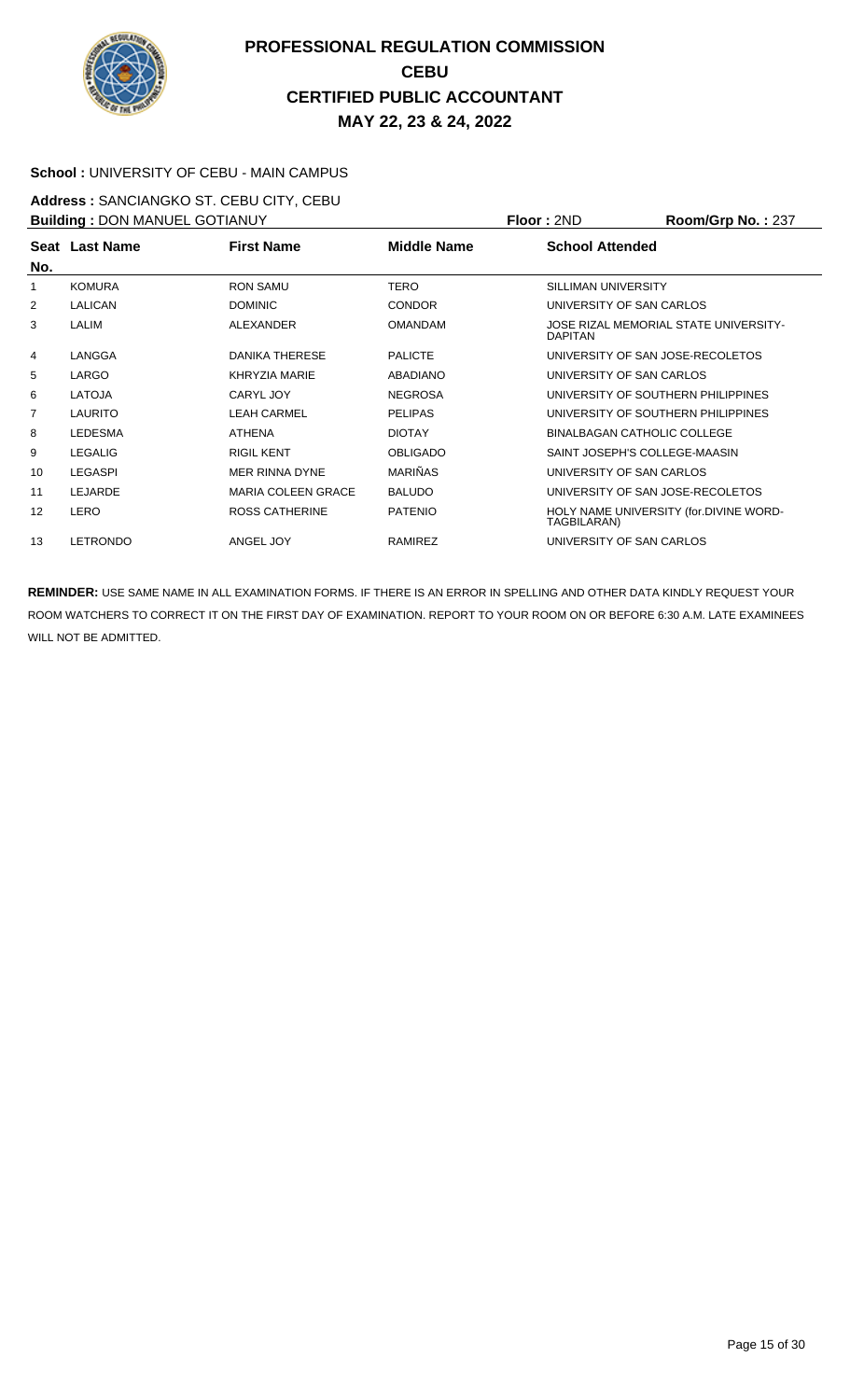

#### **School :** UNIVERSITY OF CEBU - MAIN CAMPUS

**Address :** SANCIANGKO ST. CEBU CITY, CEBU **Building : DON MANUEL GOTIANUY <b>Floor : 2ND Room/Grp No. : 238** 

| <b>DUITURE: DOIN IVIATIOLE OO HAINOT</b> |                 |                          |                    | 1 IUU . ZIVU<br>110011110111101.200                      |
|------------------------------------------|-----------------|--------------------------|--------------------|----------------------------------------------------------|
| No.                                      | Seat Last Name  | <b>First Name</b>        | <b>Middle Name</b> | <b>School Attended</b>                                   |
| 1                                        | LIBO-ON         | XYVELLE ZYRA             | <b>ONGCO</b>       | SAINT PAUL UNIVERSITY-DUMAGUETE                          |
| 2                                        | LIM             | <b>FRANCES CAMILLE</b>   | <b>DONAIRE</b>     | UNIVERSITY OF CEBU-BANILAD                               |
| 3                                        | LIMA            | RHEA MAE                 | <b>LOBERANES</b>   | UNIVERSITY OF SAN CARLOS                                 |
| 4                                        | <b>LINAO</b>    | <b>CHRISTINA MAUREEN</b> | <b>TIDOSO</b>      | CEBU INSTITUTE OF TECHNOLOGY - UNIVERSITY                |
| 5                                        | <b>LINGCAY</b>  | <b>JANA DOMINIQUE</b>    | <b>PARDO</b>       | UNIVERSITY OF SAN JOSE-RECOLETOS                         |
| 6                                        | <b>LLAGUNO</b>  | <b>MARY SHEENA</b>       | <b>ABUTAN</b>      | UNIVERSITY OF SOUTHERN PHILIPPINES                       |
| 7                                        | LLENA           | ROSA LEAH                | <b>YGUINTO</b>     | UNIVERSITY OF SAN JOSE-RECOLETOS                         |
| 8                                        | <b>LOANZON</b>  | <b>MELTON JAMES</b>      | <b>CORRALES</b>    | <b>XAVIER UNIVERSITY</b>                                 |
| 9                                        | <b>LOGRONIO</b> | <b>BUEN</b>              | <b>VISAGAS</b>     | SAINT PAUL UNIVERSITY-DUMAGUETE                          |
| 10                                       | <b>LOON</b>     | RON NIÑO                 |                    | UNIVERSITY OF SAN CARLOS                                 |
| 11                                       | <b>LOPEZ</b>    | <b>JUDY</b>              | <b>SUPETA</b>      | <b>BOHOL INSTITUTE OF TECHNOLOGY-</b><br>TAGBILARAN CITY |
| 12                                       | <b>LOPEZ</b>    | <b>MAY BELL</b>          | <b>SUSI</b>        | CEBU INSTITUTE OF TECHNOLOGY - UNIVERSITY                |
| 13                                       | LOPEZ-VITO      | <b>NEMI DANE</b>         | <b>CAPAO</b>       | UNIVERSITY OF SAN CARLOS                                 |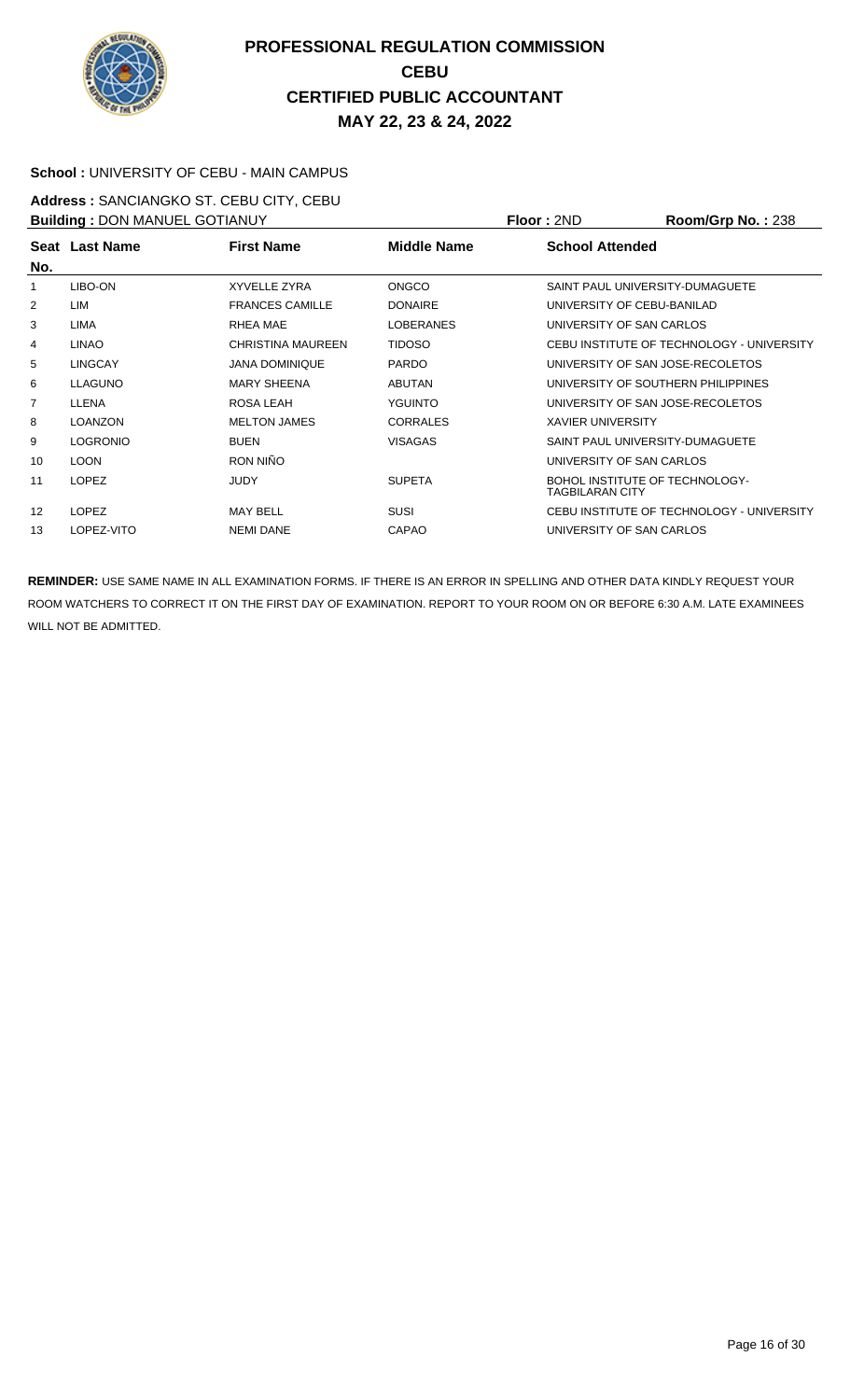

#### **School :** UNIVERSITY OF CEBU - MAIN CAMPUS

**Address :** SANCIANGKO ST. CEBU CITY, CEBU **Building :** DON MANUEL GOTIANUY **Floor :** 2ND **Room/Grp No. :** 229

| <b>BUILDING . DOIN MANUEL GOTTAING I</b> |                  |                   | FIUUI.ZIVU         | <b>NUUIIIUI U INU.</b> . 229 |                                          |
|------------------------------------------|------------------|-------------------|--------------------|------------------------------|------------------------------------------|
|                                          | Seat Last Name   | <b>First Name</b> | <b>Middle Name</b> | <b>School Attended</b>       |                                          |
| No.                                      |                  |                   |                    |                              |                                          |
| 1                                        | <b>LOR</b>       | MARY JYN          | MALAYAN            |                              | SAINT JOSEPH'S COLLEGE-MAASIN            |
| 2                                        | <b>LUMAPAY</b>   | APPLE JOY         | <b>TORREON</b>     |                              | UNIVERSITY OF SAN JOSE-RECOLETOS         |
| 3                                        | <b>MACABUS</b>   | <b>JUDELYN</b>    | <b>SABORDO</b>     |                              | UNIVERSITY OF SAN JOSE-RECOLETOS         |
| 4                                        | <b>MAKILANG</b>  | <b>ISAIAH</b>     | <b>LOLO</b>        |                              | SAINT JOSEPH'S COLLEGE-MAASIN            |
| 5                                        | <b>MAKINANO</b>  | <b>MARY ANN</b>   | <b>BONOSTRO</b>    |                              | <b>SURIGAO EDUCATION CENTER</b>          |
| 6                                        | <b>MALABAR</b>   | <b>JUDIEL</b>     | <b>OTERO</b>       |                              | UNIVERSITY OF SAN JOSE-RECOLETOS         |
| $\overline{7}$                           | <b>MALANA</b>    | <b>DEAN DUANE</b> | <b>SORELA</b>      | <b>DAPITAN</b>               | JOSE RIZAL MEMORIAL STATE UNIVERSITY-    |
| 8                                        | <b>MALLEN</b>    | <b>CHERLYN</b>    | <b>DIAZ</b>        |                              | UNIVERSITY OF CEBU IN LAPULAPU & MANDAUE |
| 9                                        | <b>MALUPA</b>    | LIELANI MARIZ     | <b>PALOMA</b>      |                              | SAINT JOSEPH'S COLLEGE-MAASIN            |
| 10                                       | <b>MANDAWA</b>   | <b>CRISJANE</b>   | <b>ABSIN</b>       |                              | SAINT COLUMBAN COLLEGE-PAGADIAN CITY     |
| 11                                       | <b>MANTABUTE</b> | DARLENE THEA      | <b>TINAJA</b>      | TAGBILARAN)                  | HOLY NAME UNIVERSITY (for.DIVINE WORD-   |
| 12                                       | <b>MANUEL</b>    | <b>JEZER DAVE</b> | <b>DONTON</b>      |                              | MINDANAO STATE UNIVERSITY-MARAWI CITY    |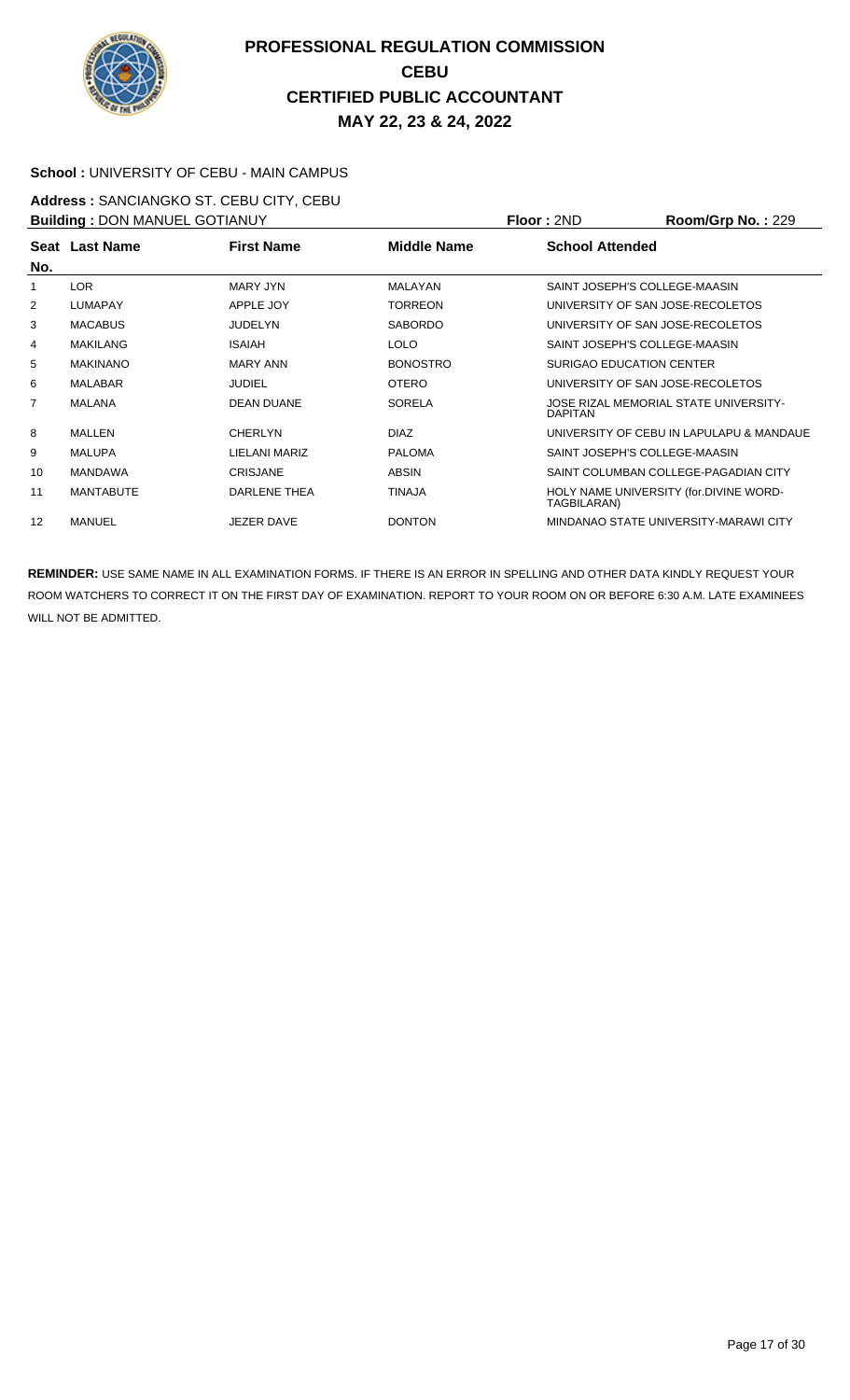

#### **School :** UNIVERSITY OF CEBU - MAIN CAMPUS

**Address :** SANCIANGKO ST. CEBU CITY, CEBU **Building :** DON MANUEL GOTIANUY **Floor :** 2ND **Room/Grp No. :** 230

| <b>BUILDING . DON MANUEL GOTTANOT</b> |                 |                                          | FIUUI.ZIVU        | <b>NUUIIIUI U IVU.</b> . ZJU |                                           |
|---------------------------------------|-----------------|------------------------------------------|-------------------|------------------------------|-------------------------------------------|
|                                       | Seat Last Name  | <b>First Name</b>                        | Middle Name       | <b>School Attended</b>       |                                           |
| No.                                   |                 |                                          |                   |                              |                                           |
| 1                                     | <b>MANUGAS</b>  | ALEXANDER JR                             | <b>CERNA</b>      |                              | UNIVERSITY OF SAN JOSE-RECOLETOS          |
| 2                                     | <b>MARINAY</b>  | <b>LEE XIOMARA</b>                       | <b>BRIONES</b>    | UNIVERSITY OF CEBU           |                                           |
| 3                                     | <b>MARTINEZ</b> | <b>ELINETH</b>                           | <b>CORNELIO</b>   | <b>DUMAGUETE</b>             | NEGROS ORIENTAL STATE UNIVERSITY (CVPC)-  |
| 4                                     | MATEO           | JOSEPH-IAN                               | <b>BANGLUS</b>    |                              | UNIVERSITY OF SAN JOSE-RECOLETOS          |
| 5                                     | <b>MECATE</b>   | SHEENA NIÑA                              | <b>MENDOZA</b>    |                              | SAINT JOSEPH'S COLLEGE-MAASIN             |
| 6                                     | <b>MENDOZA</b>  | <b>DENNIS DOMINIC</b>                    | <b>AZARCON</b>    |                              | CEBU INSTITUTE OF TECHNOLOGY - UNIVERSITY |
| $\overline{7}$                        | <b>MILLAN</b>   | LLOYD JR                                 | <b>TARIPE</b>     |                              | UNIVERSITY OF SAN CARLOS                  |
| 8                                     | <b>MIRANDA</b>  | <b>HANNAH JOYCE</b>                      | <b>PARANTAR</b>   |                              | UNIVERSITY OF SAN JOSE-RECOLETOS          |
| 9                                     | <b>MIRANDA</b>  | <b>JOAN PRINCESS</b>                     | VEGA              |                              | UNIVERSITY OF SAN CARLOS                  |
| 10                                    | MISA            | RICA JANE I                              | <b>GUANZON</b>    |                              | UNIVERSITY OF SAN CARLOS                  |
| 11                                    | <b>MOMONGAN</b> | <b>BLUENATHANOJ</b><br><b>EMMANUELLE</b> | <b>SANCHEZ</b>    | <b>XAVIER UNIVERSITY</b>     |                                           |
| 12                                    | <b>MONDIGO</b>  | <b>NEIL JUDE</b>                         | <b>NACIONGAYO</b> |                              | UNIVERSITY OF SOUTHERN PHILIPPINES        |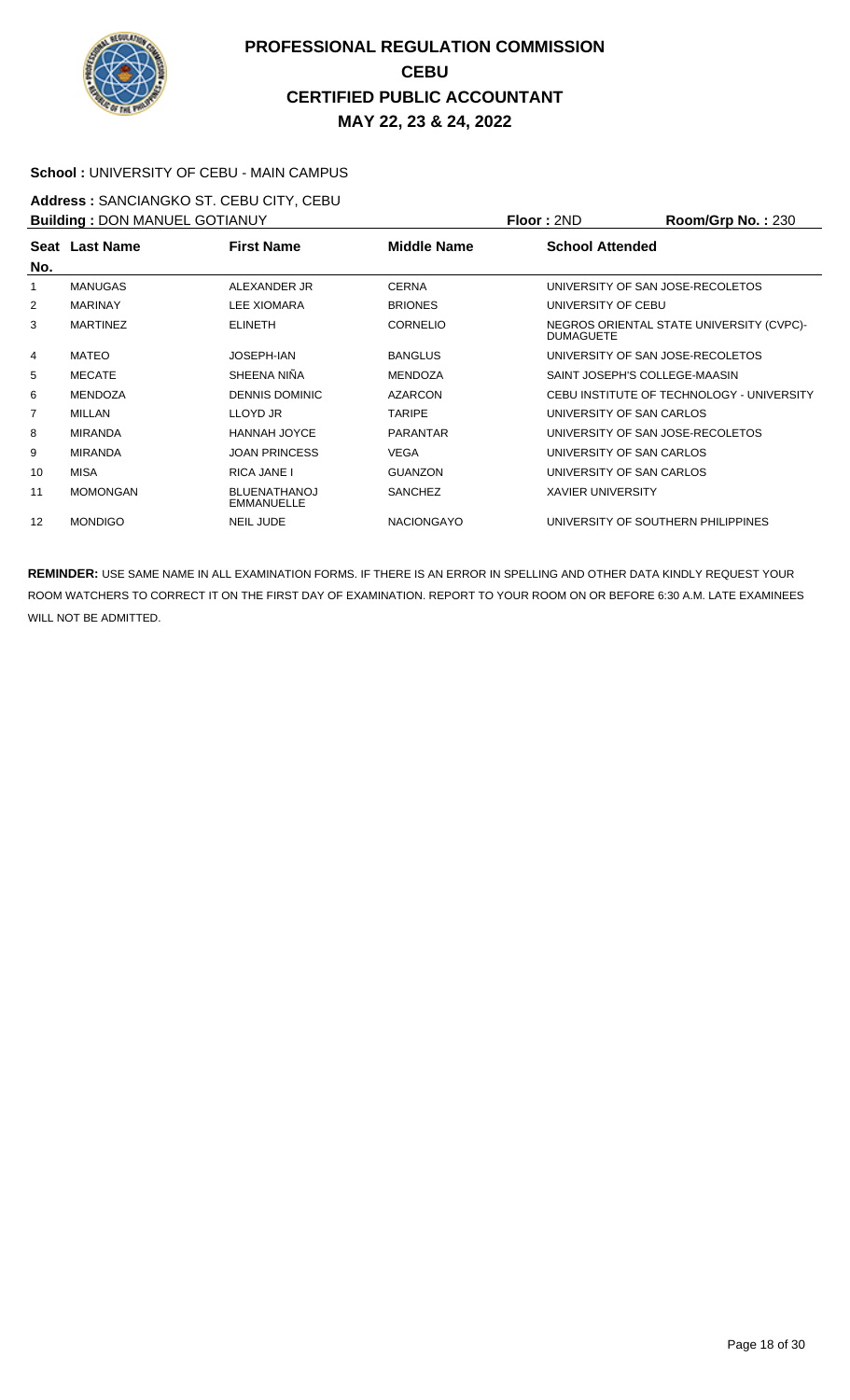

#### **School :** UNIVERSITY OF CEBU - MAIN CAMPUS

**Address :** SANCIANGKO ST. CEBU CITY, CEBU **Building : DON MANUEL GOTIANUY <b>Floor : 2ND Room/Grp No. : 231** 

|                  |                        |                                       |                                    | <b>NUUIII/UI DI NU.</b> . ZJ I            |
|------------------|------------------------|---------------------------------------|------------------------------------|-------------------------------------------|
| Seat Last Name   | <b>First Name</b>      | <b>Middle Name</b>                    | <b>School Attended</b>             |                                           |
| <b>MONTIL</b>    | <b>MARIA JOANNA</b>    | <b>NUER</b>                           | UNIVERSITY OF SOUTHERN PHILIPPINES |                                           |
| <b>MOSQUERA</b>  | <b>CLYDE</b>           | <b>RAMIL</b>                          | UNIVERSITY OF SAN JOSE-RECOLETOS   |                                           |
| <b>MOSQUERA</b>  | MICAH JO               | <b>BAYLON</b>                         |                                    | CEBU INSTITUTE OF TECHNOLOGY - UNIVERSITY |
| <b>MURILLO</b>   | <b>AJECIA</b>          | <b>MANABA</b>                         |                                    | UNIVERSITY OF CEBU IN LAPULAPU & MANDAUE  |
| <b>MURILLO</b>   | AVE ASTREA             | MENDOZA                               | UNIVERSITY OF SAN CARLOS           |                                           |
| <b>NACUA</b>     | <b>FRANCIENE KHLYR</b> | LABRADOR                              | SILLIMAN UNIVERSITY                |                                           |
| <b>NAGAC</b>     | <b>JOHN KEVIN</b>      | <b>MORIS</b>                          | UNIVERSITY OF SAN JOSE-RECOLETOS   |                                           |
| <b>NODADO</b>    | ALDWIN LLOYD           | <b>TRINIDAD</b>                       | SILLIMAN UNIVERSITY                |                                           |
| <b>NOGRA</b>     | <b>RHEA</b>            | <b>SABADO</b>                         | SAINT PAUL UNIVERSITY-DUMAGUETE    |                                           |
| <b>NUERA</b>     | <b>REGINJOICE</b>      | <b>CAÑETE</b>                         |                                    | UNIVERSITY OF CEBU IN LAPULAPU & MANDAUE  |
| <b>OBEDENCIO</b> | <b>NEYMHEL MARIE</b>   | <b>ILLUSORIO</b>                      | UNIVERSITY OF SAN JOSE-RECOLETOS   |                                           |
| <b>OBRAR</b>     | <b>EDGAR JR</b>        | <b>TIMBLACO</b>                       | SAINT JOSEPH'S COLLEGE-MAASIN      |                                           |
|                  |                        | <b>BUILDING . DON MANUEL GOTTANUT</b> |                                    | FIUUI.ZIVU                                |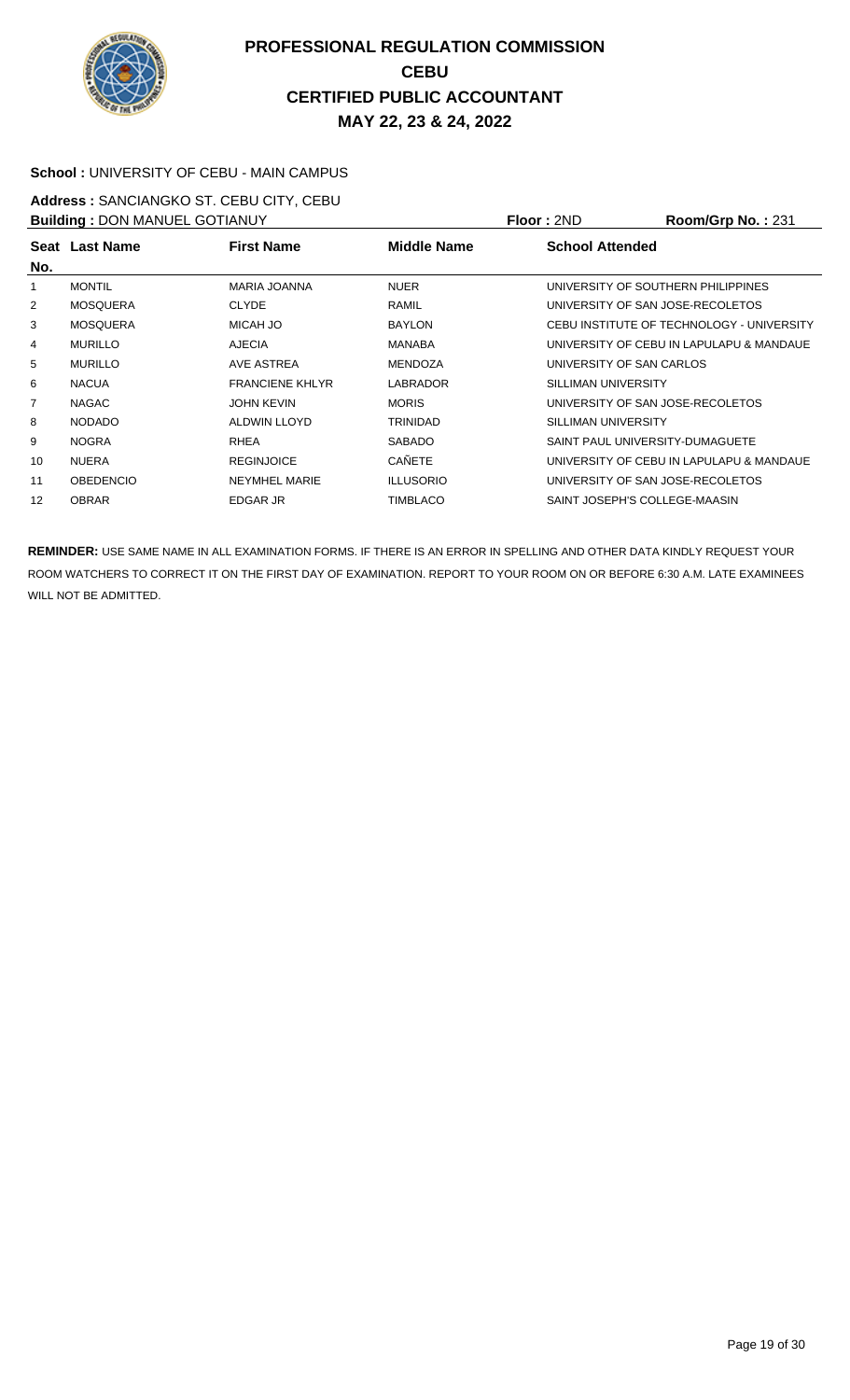

#### **School :** UNIVERSITY OF CEBU - MAIN CAMPUS

**Address :** SANCIANGKO ST. CEBU CITY, CEBU **Building :** DON MANUEL GOTIANUY **Floor :** 2ND **Room/Grp No. :** 232

| <b>BUILDING</b> . DOIN MANUEL GOTIANOT |                   |                        | <u>IIUU LAIV</u>   | <b>NUUIIIUI U IVU.</b> . ZJZ |                                    |
|----------------------------------------|-------------------|------------------------|--------------------|------------------------------|------------------------------------|
|                                        | Seat Last Name    | <b>First Name</b>      | <b>Middle Name</b> | <b>School Attended</b>       |                                    |
| No.                                    |                   |                        |                    |                              |                                    |
| 1                                      | <b>OCAB</b>       | <b>ADRIAN</b>          | <b>PULVERA</b>     | UNIVERSITY OF SAN CARLOS     |                                    |
| 2                                      | <b>OCAROL</b>     | <b>MARIAH KRYSTEL</b>  | <b>CORTES</b>      | UNIVERSITY OF SAN CARLOS     |                                    |
| 3                                      | <b>OCHOCO</b>     | <b>MARGARET FRENDI</b> | <b>DALES</b>       |                              | FAR EASTERN UNIVERSITY-MANILA      |
| 4                                      | <b>OCOMEN</b>     | <b>MARLON</b>          | <b>VERGARA</b>     | TECHNOLOGY-CALASIAO          | PHILIPPINE COLLEGE OF SCIENCE &    |
| 5                                      | <b>OCUBILLO</b>   | <b>AIFE</b>            | <b>DELOSO</b>      |                              | UNIVERSITY OF SOUTHERN PHILIPPINES |
| 6                                      | ORCULLO           | <b>NEOME</b>           | <b>DEJITO</b>      |                              | UNIVERSITY OF SAN JOSE-RECOLETOS   |
| $\overline{7}$                         | <b>ORIGENES</b>   | <b>MELICENT FAITH</b>  | <b>GACHO</b>       | UNIVERSITY OF SAN CARLOS     |                                    |
| 8                                      | <b>OYAS</b>       | <b>PAULO</b>           | <b>GOOPIO</b>      | UNIVERSITY OF SAN CARLOS     |                                    |
| 9                                      | <b>PACULANANG</b> | <b>HONEY JERINE</b>    | <b>CASIPONG</b>    |                              | SAINT PAUL UNIVERSITY-DUMAGUETE    |
| 10                                     | <b>PADILLA</b>    | CHARLAINE DEXTER JOIS  | <b>NEGRE</b>       | <b>MOUNTAIN VIEW COLLEGE</b> |                                    |
| 11                                     | <b>PALER</b>      | AIMEE JOY              | <b>CHAGAS</b>      | MATER DEI COLLEGE-BOHOL      |                                    |
| 12                                     | PANILAGAN         | <b>JAY RIZA</b>        | <b>BENIGAY</b>     | UNIVERSITY OF CEBU           |                                    |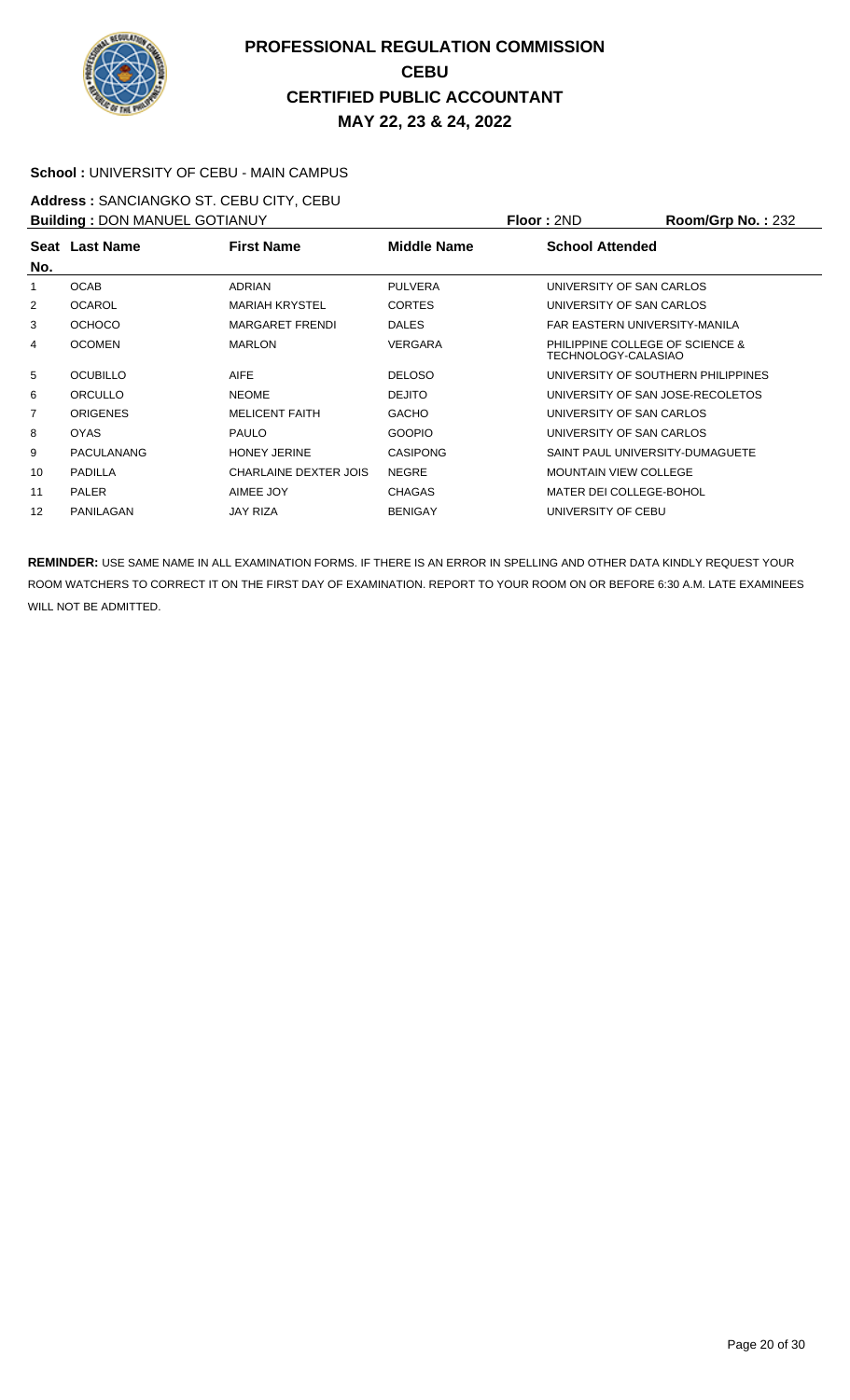

#### **School :** UNIVERSITY OF CEBU - MAIN CAMPUS

**Address :** SANCIANGKO ST. CEBU CITY, CEBU **Building :** DON MANUEL GOTIANUY **Floor :** 2ND **Room/Grp No. :** 239

| <b>BUILDING . DON MANUEL GOTIANOT</b> |                |                       |                    | FIUUI.ZIVU                                            | <b>NUUIIIUU INU.</b> . 209 |
|---------------------------------------|----------------|-----------------------|--------------------|-------------------------------------------------------|----------------------------|
|                                       | Seat Last Name | <b>First Name</b>     | <b>Middle Name</b> | <b>School Attended</b>                                |                            |
| No.                                   |                |                       |                    |                                                       |                            |
| 1                                     | <b>PANOLDE</b> | NIÑA KRISTEL          | ABAY-ABAY          | UNIVERSITY OF SAN JOSE-RECOLETOS                      |                            |
| 2                                     | <b>PEDROLA</b> | <b>JINKIE ROSE</b>    | <b>CAÑETE</b>      | UNIVERSITY OF SAN JOSE-RECOLETOS                      |                            |
| 3                                     | <b>PELONIO</b> | <b>ZYPHYRKYHTS</b>    | <b>GUMERA</b>      | UNIVERSITY OF SAN CARLOS                              |                            |
| 4                                     | <b>PEPITO</b>  | <b>MARY KYLETH</b>    | <b>ACUPANDA</b>    | SILLIMAN UNIVERSITY                                   |                            |
| 5                                     | <b>PEREZ</b>   | <b>RICA</b>           | <b>LUMANTAS</b>    | HOLY NAME UNIVERSITY (for.DIVINE WORD-<br>TAGBILARAN) |                            |
| 6                                     | PETAGARA       | <b>JULIETTE</b>       | <b>JABINES</b>     | UNIVERSITY OF BOHOL                                   |                            |
| $\overline{7}$                        | <b>PILAPIL</b> | DARYL GAYE            | <b>LAURON</b>      | UNIVERSITY OF SAN CARLOS                              |                            |
| 8                                     | <b>PINILI</b>  | <b>MAGNOLIA</b>       | <b>BONGCAWIL</b>   | UNIVERSITY OF SAN CARLOS                              |                            |
| 9                                     | PISUEÑA        | LAIZA MAE             | <b>NOCHEBUENA</b>  | UNIVERSITY OF SAN CARLOS                              |                            |
| 10                                    | <b>PLANDO</b>  | <b>NEOROWEN ANDRE</b> | <b>ARCON</b>       | SAINT PAUL UNIVERSITY-SURIGAO                         |                            |
| 11                                    | <b>PLANTAR</b> | KARLA MAE             | <b>MERCADO</b>     | UNIVERSITY OF SAN JOSE-RECOLETOS                      |                            |
| 12                                    | <b>PLARIZA</b> | PAMELA ELLAINE        | RAMAL              | UNIVERSITY OF SAN JOSE-RECOLETOS                      |                            |
|                                       |                |                       |                    |                                                       |                            |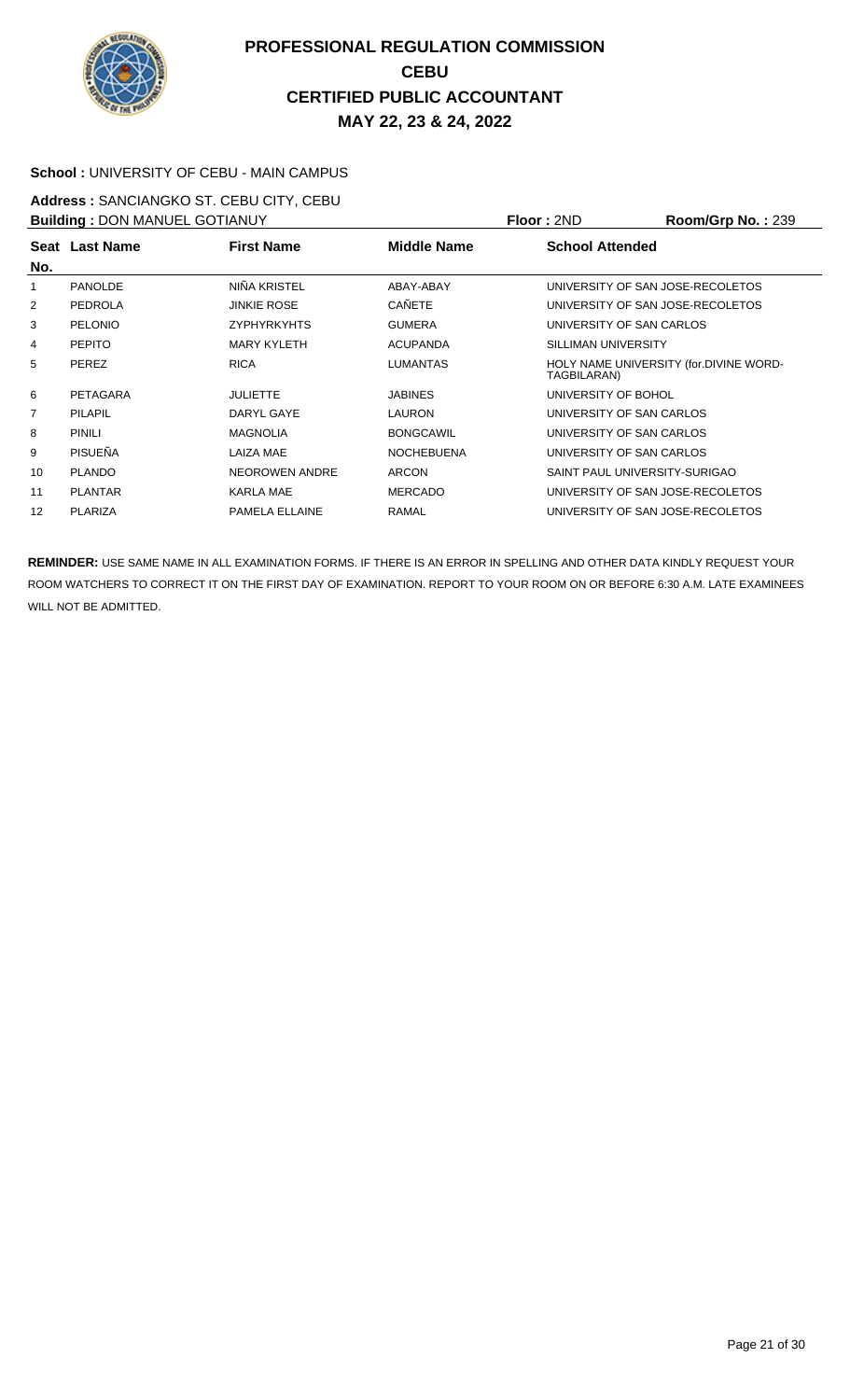

#### **School :** UNIVERSITY OF CEBU - MAIN CAMPUS

**Address :** SANCIANGKO ST. CEBU CITY, CEBU **Building :** DON MANUEL GOTIANUY **Floor :** 3RD **Room/Grp No. :** 317

| <b>BUILDING . DON MANUEL GOTTANOT</b> |                 |                     | FIUUL.JND          | <u>וויט, וויטווויטט</u>  |                                          |
|---------------------------------------|-----------------|---------------------|--------------------|--------------------------|------------------------------------------|
|                                       | Seat Last Name  | <b>First Name</b>   | <b>Middle Name</b> | <b>School Attended</b>   |                                          |
| No.                                   |                 |                     |                    |                          |                                          |
| 1                                     | <b>PLAZA</b>    | <b>MARIA APRIL</b>  |                    | UNIVERSITY OF SAN CARLOS |                                          |
| 2                                     | <b>POLLOSO</b>  | <b>JASON CYRUS</b>  | <b>ROSET</b>       |                          | DE LA SALLE UNIVERSITY-MANILA            |
| 3                                     | <b>PULANGAS</b> | <b>JESSA MARIE</b>  | <b>BOLOS</b>       | UNIVERSITY OF SAN CARLOS |                                          |
| 4                                     | QUIAO           | <b>MOIRA ANDREA</b> | <b>MONTUYA</b>     |                          | UNIVERSITY OF SOUTHERN PHILIPPINES       |
| 5                                     | <b>QUIBOYEN</b> | <b>GRACE</b>        | DE GUZMAN          | SILLIMAN UNIVERSITY      |                                          |
| 6                                     | QUIJANO         | ARISTIDES II        | <b>BUENO</b>       |                          | UNIVERSITY OF SOUTHERN PHILIPPINES       |
| $\overline{7}$                        | QUINOL          | <b>JAZEL BETH</b>   | <b>OMALE</b>       | <b>DUMAGUETE</b>         | NEGROS ORIENTAL STATE UNIVERSITY (CVPC)- |
| 8                                     | <b>RACHO</b>    | <b>JULIUS CZAR</b>  | <b>BANABATAC</b>   |                          | UNIVERSITY OF SAN JOSE-RECOLETOS         |
| 9                                     | <b>RAGPA</b>    | <b>RIZA</b>         | <b>CHEREVIAS</b>   | <b>DUMAGUETE</b>         | NEGROS ORIENTAL STATE UNIVERSITY (CVPC)- |
| 10                                    | <b>RANES</b>    | <b>AIGENE</b>       | <b>ALASCO</b>      |                          | UNIVERSITY OF CEBU-BANILAD               |
| 11                                    | <b>RAPSING</b>  | SHERRY JOY          | CABALLERO          | UNIVERSITY OF SAN CARLOS |                                          |
| 12                                    | <b>RAYMUNDO</b> | <b>JOSHUA</b>       | <b>ALONZO</b>      | UNIVERSITY OF SAN CARLOS |                                          |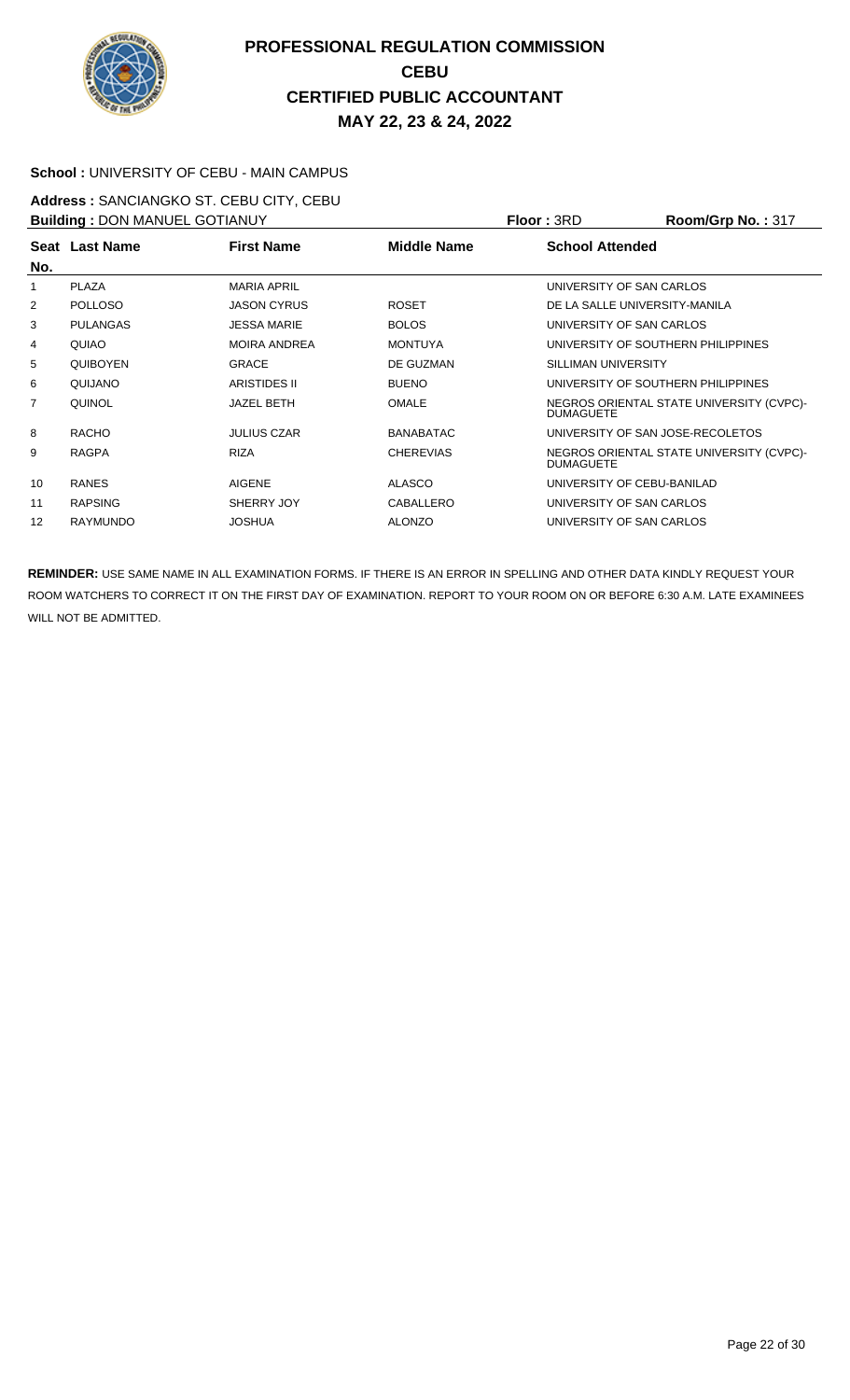

#### **School :** UNIVERSITY OF CEBU - MAIN CAMPUS

**Address :** SANCIANGKO ST. CEBU CITY, CEBU **Building : DON MANUEL GOTIANUY <b>Floor : 3RD Room/Grp No. : 318** 

| <b>BUILDING</b> . DOIN MANUEL GOTIANOT |                  |                        | 11001.911          | <b>NUUILIULU INU.</b> .JIO |                                    |
|----------------------------------------|------------------|------------------------|--------------------|----------------------------|------------------------------------|
|                                        | Seat Last Name   | <b>First Name</b>      | <b>Middle Name</b> | <b>School Attended</b>     |                                    |
| No.                                    |                  |                        |                    |                            |                                    |
| 1                                      | REVALDE          | <b>MONIQUE</b>         | <b>SABINORIO</b>   |                            | UNIVERSITY OF SOUTHERN PHILIPPINES |
| 2                                      | <b>RODEL</b>     | ERICKA KAYE            | <b>DAQUIL</b>      |                            | UNIVERSITY OF SAN CARLOS           |
| 3                                      | <b>ROMANO</b>    | <b>FRANCIS</b>         | <b>SACAY</b>       |                            | LYCEUM OF CEBU- CEBU CITY          |
| 4                                      | <b>ROMARATE</b>  | <b>CHARIZ</b>          | <b>BASALO</b>      |                            | UNIVERSITY OF SAN JOSE-RECOLETOS   |
| 5                                      | <b>ROMEA</b>     | VAN IAN                | <b>PALMA</b>       |                            | UNIVERSITY OF SAN CARLOS           |
| 6                                      | <b>ROMERO</b>    | <b>MARK DAVID</b>      | <b>GABISAY</b>     |                            | UNIVERSITY OF SAN CARLOS           |
| $\overline{7}$                         | <b>ROMERO</b>    | <b>TEOFIE ANNE</b>     | <b>GAMAD</b>       | UNIVERSITY OF BOHOL        |                                    |
| 8                                      | <b>ROSELLOSA</b> | <b>JHON ALBERT</b>     | <b>URSAIZ</b>      |                            | UNIVERSITY OF SAN CARLOS           |
| 9                                      | <b>ROSELLOZA</b> | <b>MARY EVANGELINE</b> | <b>ZAMORA</b>      |                            | UNIVERSITY OF SAN CARLOS           |
| 10                                     | <b>RUBIA</b>     | <b>KAYE DOMINIQUE</b>  | <b>PORCINA</b>     | UNIVERSITY OF BOHOL        |                                    |
| 11                                     | SABANDAL         | SHIMENA MAE            | RAMIREZ            |                            | UNIVERSITY OF SAN CARLOS           |
| 12                                     | <b>SACNANAS</b>  | <b>MARJORIE</b>        | <b>EDIZA</b>       |                            | UNIVERSITY OF SAN CARLOS           |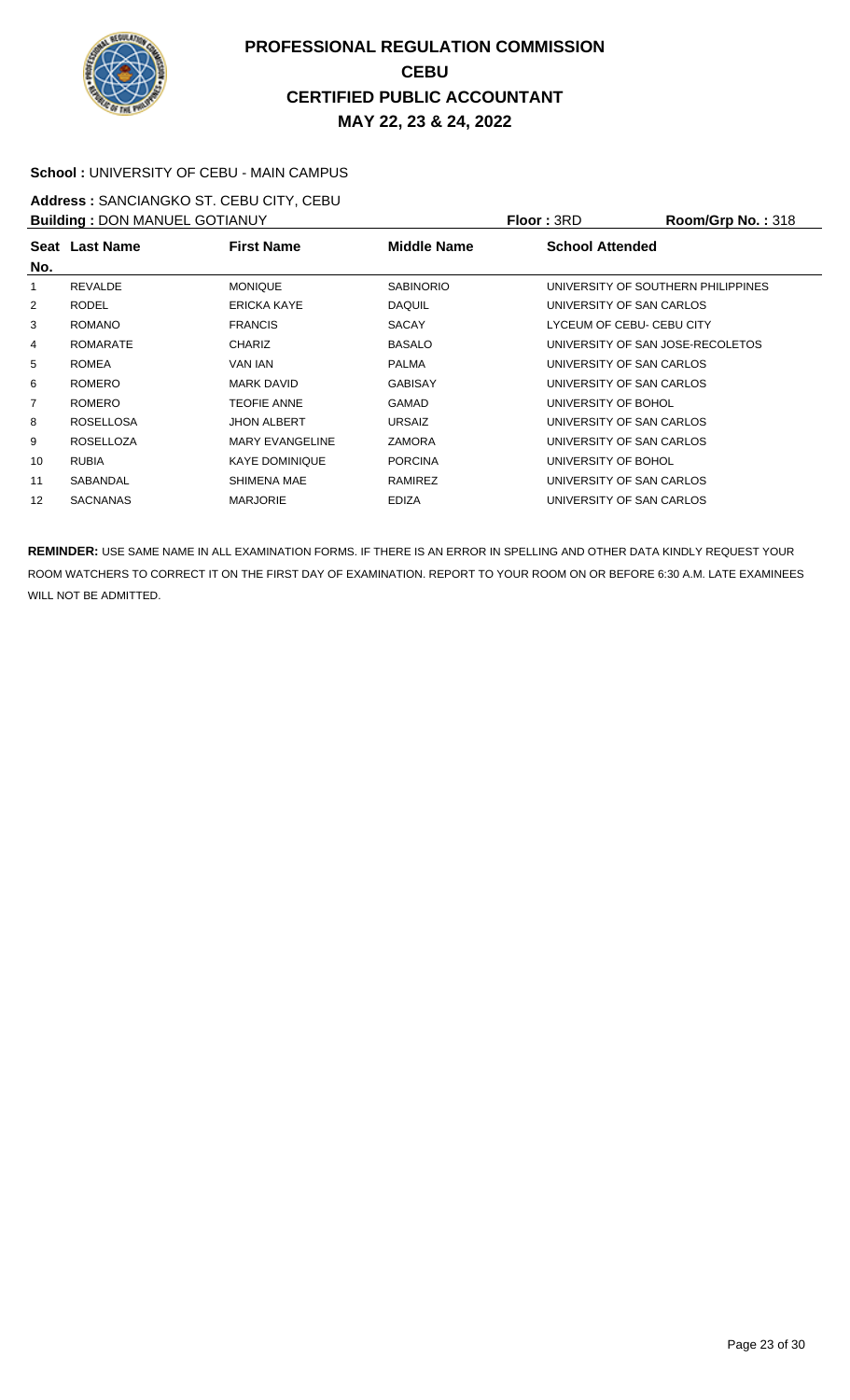

#### **School :** UNIVERSITY OF CEBU - MAIN CAMPUS

**Address :** SANCIANGKO ST. CEBU CITY, CEBU **Building :** DON MANUEL GOTIANUY **Floor :** 3RD **Room/Grp No. :** 322

| <b>BUILDING</b> . DOIN MANUEL GOTIANUT |                  |                        |                  | 11001.911              | <b>NUUIIIUU INU.</b> .JZZ          |
|----------------------------------------|------------------|------------------------|------------------|------------------------|------------------------------------|
|                                        | Seat Last Name   | <b>First Name</b>      | Middle Name      | <b>School Attended</b> |                                    |
| No.                                    |                  |                        |                  |                        |                                    |
|                                        | SACOL            | <b>LORELYN</b>         | <b>SUPEÑA</b>    |                        | UNIVERSITY OF CEBU-BANILAD         |
| 2                                      | SAGA             | <b>JOLINA</b>          | <b>PAMAYLAON</b> | UNIVERSITY OF BOHOL    |                                    |
| 3                                      | <b>SALADAGA</b>  | MA, AGNES              | ABLEN            |                        | UNIVERSITY OF SAN JOSE-RECOLETOS   |
| 4                                      | <b>SALAS</b>     | <b>HAROLD</b>          | <b>BEROU</b>     |                        | UNIVERSITY OF SOUTHERN PHILIPPINES |
| 5                                      | <b>SALAZAR</b>   | <b>PAUL MARCO</b>      | <b>BALTAZAR</b>  |                        | UNIVERSITY OF SAN CARLOS           |
| 6                                      | <b>SALGADO</b>   | <b>PAULA CHRISTINE</b> | <b>FELISCUZO</b> |                        | UNIVERSITY OF SAN JOSE-RECOLETOS   |
| $\overline{7}$                         | <b>SALIGUMBA</b> | <b>JUDY ANN</b>        | <b>ODEVILAS</b>  |                        | UNIVERSITY OF SAN JOSE-RECOLETOS   |
| 8                                      | <b>SANCHEZ</b>   | EDGARDO JR             | <b>BASCO</b>     |                        | SAINT JOSEPH'S COLLEGE-MAASIN      |
| 9                                      | <b>SANCHEZ</b>   | <b>HYACINTH</b>        | <b>GERALDO</b>   |                        | SAINT JOSEPH'S COLLEGE-MAASIN      |
| 10                                     | <b>SANICO</b>    | <b>JUSTINE</b>         | <b>PABILONA</b>  |                        | UNIVERSITY OF SOUTHERN PHILIPPINES |
| 11                                     | <b>SARMAGO</b>   | <b>JULIENNE ANNE</b>   | <b>SAQUILON</b>  |                        | UNIVERSITY OF SAN CARLOS           |
| 12                                     | <b>SARNO</b>     | VNZICHRO               | <b>VENDIOLA</b>  | SILLIMAN UNIVERSITY    |                                    |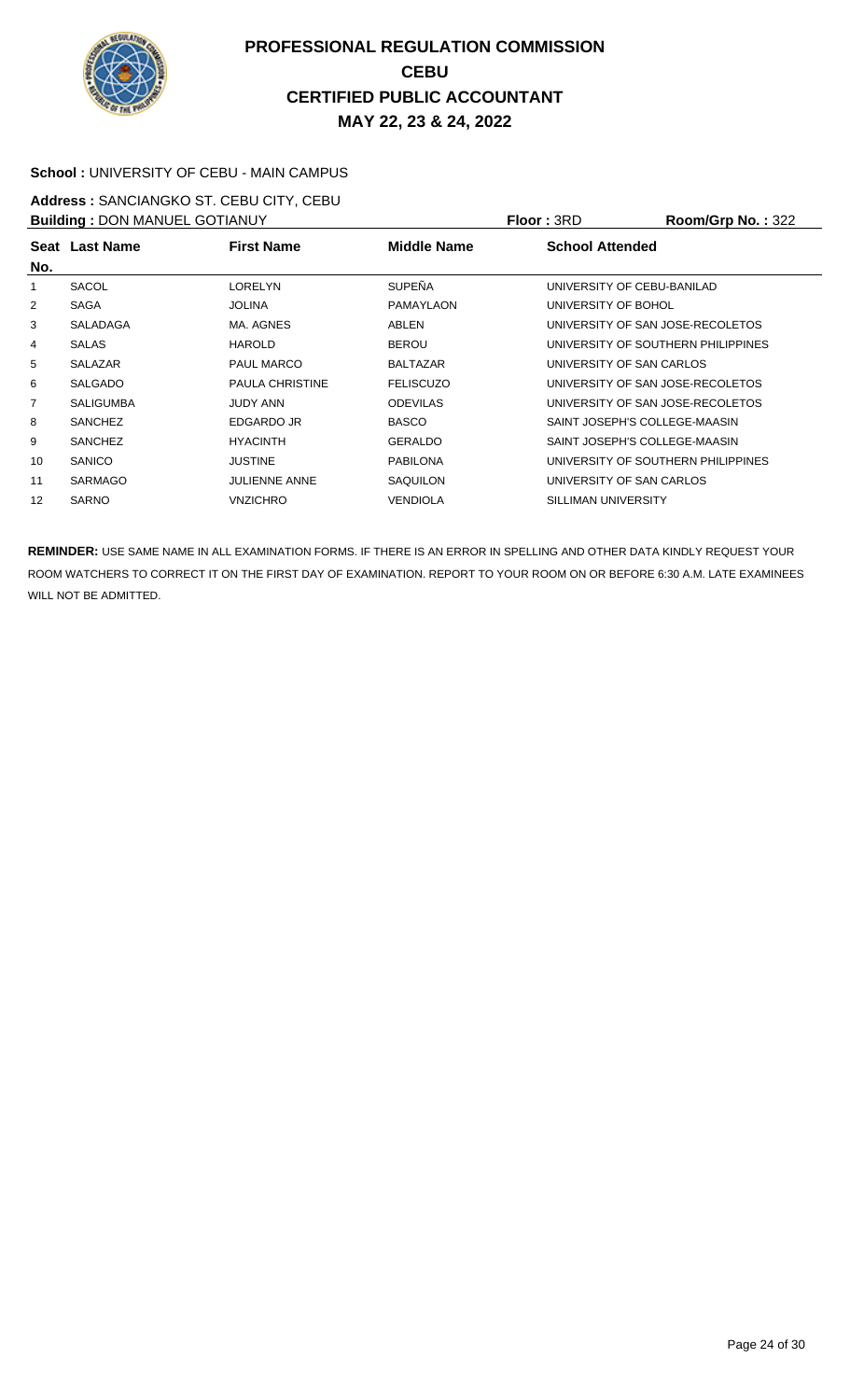

#### **School :** UNIVERSITY OF CEBU - MAIN CAMPUS

**Address :** SANCIANGKO ST. CEBU CITY, CEBU **Building : DON MANUEL GOTIANUY <b>Floor : 3RD Room/Grp No. : 323** 

|     | <b>BUILDING . DOIN MANUEL GOTTAING I</b> |                         |                   | FIUUL.JND                                      | <b>NUUIIIUI U INU.</b> . JZJ            |
|-----|------------------------------------------|-------------------------|-------------------|------------------------------------------------|-----------------------------------------|
| No. | Seat Last Name                           | <b>First Name</b>       | Middle Name       | <b>School Attended</b>                         |                                         |
| 1   | <b>SATO</b>                              | <b>PRINCE CHARLES</b>   | <b>ALFORQUE</b>   | SOUTHWESTERN UNIVERSITY                        |                                         |
| 2   | <b>SECIBAN</b>                           | LAVELLA                 | <b>OLIVO</b>      | UNIVERSITY OF SAN JOSE-RECOLETOS               |                                         |
| 3   | <b>SECUYA</b>                            | PHOEBE JOICE            | <b>SELLOTE</b>    | UNIVERSITY OF SAN JOSE-RECOLETOS               |                                         |
| 4   | <b>SEMBLANTE</b>                         | RHEA ANGELICA           | <b>DACLISON</b>   | UNIVERSITY OF SAN JOSE-RECOLETOS               |                                         |
| 5   | <b>SEVILLENO</b>                         | ANDREI                  | <b>BUSTILLOS</b>  | UNIVERSITY OF SAN CARLOS                       |                                         |
| 6   | <b>SEVILLENO</b>                         | <b>MIKEE</b>            | <b>CRISOSTOMO</b> | UNIVERSITY OF SAN CARLOS                       |                                         |
| 7   | <b>SHIOTSUKI</b>                         | <b>TAKESHI</b>          | <b>RANILE</b>     | UNIVERSITY OF SAN CARLOS                       |                                         |
| 8   | <b>SHUAIB</b>                            | AL-RADWIENA WASHIEMA    | QUILING           |                                                | HOLY TRINITY COLLEGE OF PUERTO PRINCESA |
| 9   | <b>SIERAS</b>                            | <b>MARGERY NICOLE</b>   |                   | SILLIMAN UNIVERSITY                            |                                         |
| 10  | <b>SILORIO</b>                           | <b>WENCY KELTZCRIZZ</b> | <b>TORRES</b>     | SILLIMAN UNIVERSITY                            |                                         |
| 11  | <b>SOCO</b>                              | <b>MARK VINCENT</b>     | <b>PORO</b>       | UNIVERSITY OF SAN JOSE-RECOLETOS               |                                         |
| 12  | STA, ANA                                 | <b>MEHUJAEL</b>         | <b>MASENDO</b>    | UNIVERSITY OF EASTERN PHILIPPINES-<br>CATARMAN |                                         |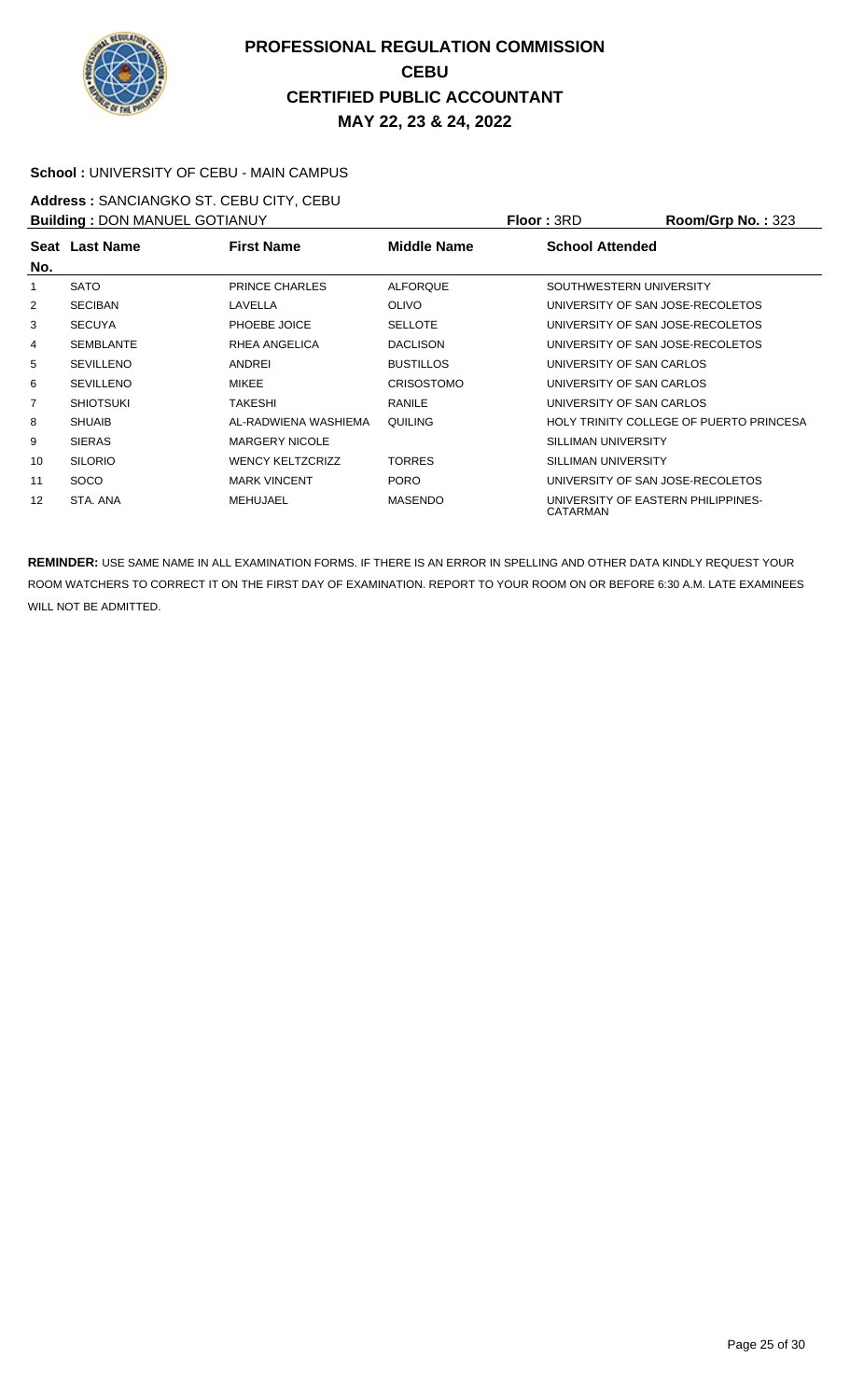

#### **School :** UNIVERSITY OF CEBU - MAIN CAMPUS

**Address :** SANCIANGKO ST. CEBU CITY, CEBU **Building : DON MANUEL GOTIANUY <b>Floor Floor** : **3RD Room/Grp No. : <sup>324</sup>** 

|     | <b>BUILDING : DON MANUEL GOTTANUT</b> |                      |                    | FIOOI : JRU                                              | <b>ROOIII/UID NO. .</b> 324               |
|-----|---------------------------------------|----------------------|--------------------|----------------------------------------------------------|-------------------------------------------|
| No. | Seat Last Name                        | <b>First Name</b>    | <b>Middle Name</b> | <b>School Attended</b>                                   |                                           |
| 1   | <b>SUCALIT</b>                        | <b>SHELLA MAYDEN</b> | <b>PONES</b>       |                                                          | UNIVERSITY OF CEBU IN LAPULAPU & MANDAUE  |
| 2   | <b>SUMILE</b>                         | <b>MICHELLE</b>      | <b>CUAJOTOR</b>    | <b>DUMAGUETE</b>                                         | NEGROS ORIENTAL STATE UNIVERSITY (CVPC)-  |
| 3   | <b>SUMINGUIT</b>                      | AILEEN               | <b>ESTRELLADO</b>  | SILLIMAN UNIVERSITY                                      |                                           |
| 4   | <b>SURBAN</b>                         | <b>JHANNIA RAE</b>   | LIM                | UNIVERSITY OF SAN CARLOS                                 |                                           |
| 5   | <b>SUSON</b>                          | <b>DONABELLA</b>     | <b>GITGANO</b>     | UNIVERSITY OF SAN JOSE-RECOLETOS                         |                                           |
| 6   | <b>SUSON</b>                          | <b>KATRINA</b>       | <b>MONTEMAYOR</b>  | UNIVERSITY OF SOUTHERN PHILIPPINES                       |                                           |
| 7   | SY                                    | <b>CRISTENA</b>      | <b>ACERA</b>       | BOHOL INSTITUTE OF TECHNOLOGY-<br><b>TAGBILARAN CITY</b> |                                           |
| 8   | <b>TABANAO</b>                        | <b>IRISH MAE</b>     | <b>TUTOR</b>       | SURIGAO EDUCATION CENTER                                 |                                           |
| 9   | TABANAO                               | <b>JAMAICA</b>       | <b>BALASABAS</b>   | SILLIMAN UNIVERSITY                                      |                                           |
| 10  | <b>TABAR</b>                          | <b>DARYL</b>         | <b>SUMONDOD</b>    |                                                          | CEBU INSTITUTE OF TECHNOLOGY - UNIVERSITY |
| 11  | <b>TABILIRAN</b>                      | KID NOEL             | <b>CHING</b>       | UNIVERSITY OF SAN JOSE-RECOLETOS                         |                                           |
| 12  | TAGAB                                 | <b>HAZEL</b>         | CAGASAN            | SAINT PAUL UNIVERSITY-SURIGAO                            |                                           |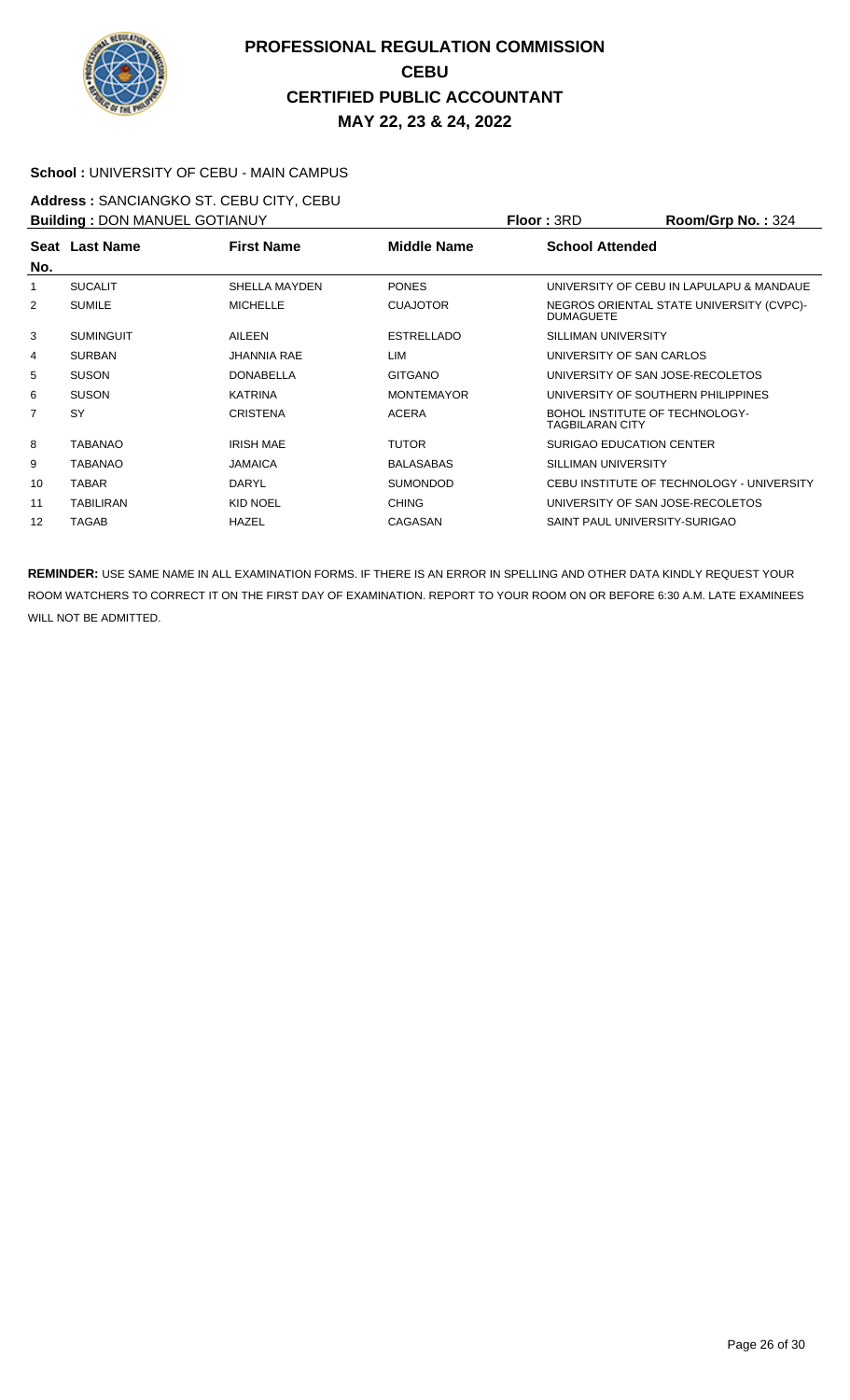

#### **School :** UNIVERSITY OF CEBU - MAIN CAMPUS

**Address :** SANCIANGKO ST. CEBU CITY, CEBU **Building : DON MANUEL GOTIANUY <b>Floor : 3RD Room/Grp No. : 345** 

|     | <b>BUILDING . DUIN MANUEL GUTTANUT</b> |                     | FIUUL.JRD      | <b>RUUIIIUUI DI NU.</b> . 343 |                                           |
|-----|----------------------------------------|---------------------|----------------|-------------------------------|-------------------------------------------|
| No. | Seat Last Name                         | <b>First Name</b>   | Middle Name    | <b>School Attended</b>        |                                           |
| 1   | <b>TAGUPA</b>                          | <b>QUEENIE MAE</b>  | <b>RAFALLO</b> |                               | CEBU INSTITUTE OF TECHNOLOGY - UNIVERSITY |
| 2   | <b>TAMPARONG</b>                       | <b>JEREMIAH</b>     | <b>GACRAMA</b> | UNIVERSITY OF SAN CARLOS      |                                           |
| 3   | TAN                                    | <b>FRETCHIE ANN</b> | <b>BACAYO</b>  |                               | UNIVERSITY OF SAN JOSE-RECOLETOS          |
| 4   | TANGA-AN                               | <b>LADY HERME</b>   | <b>ALCOS</b>   |                               | CEBU INSTITUTE OF TECHNOLOGY - UNIVERSITY |
| 5   | <b>TARONG</b>                          | ANGELICA            | <b>LUBAS</b>   | UNIVERSITY OF CEBU            |                                           |
| 6   | <b>TERCIÑO</b>                         | <b>DIANNA ROSE</b>  | <b>SILOS</b>   |                               | SAINT PAUL UNIVERSITY-SURIGAO             |
| 7   | TEROL                                  | <b>RENS GENESIS</b> | <b>PITOGO</b>  | UNIVERSITY OF SAN CARLOS      |                                           |
| 8   | <b>TILLOR</b>                          | <b>CENON ROL</b>    | LABANA         |                               | UNIVERSITY OF SAN JOSE-RECOLETOS          |
| 9   | TINAE                                  | <b>MARY JESA</b>    | <b>PAGENTE</b> | <b>DUMAGUETE</b>              | ASIAN COLLEGE OF SCIENCE & TECHNOLOGY-    |
| 10  | <b>TIROL</b>                           | <b>DANEILLE</b>     | <b>SUAN</b>    | UNIVERSITY OF SAN CARLOS      |                                           |
| 11  | <b>TORERO</b>                          | <b>LORENZO</b>      | <b>CADUYAC</b> | UNIVERSITY OF BOHOL           |                                           |
| 12  | <b>TORRES</b>                          | <b>CAMEL</b>        | <b>ARABES</b>  | <b>DUMAGUETE</b>              | NEGROS ORIENTAL STATE UNIVERSITY (CVPC)-  |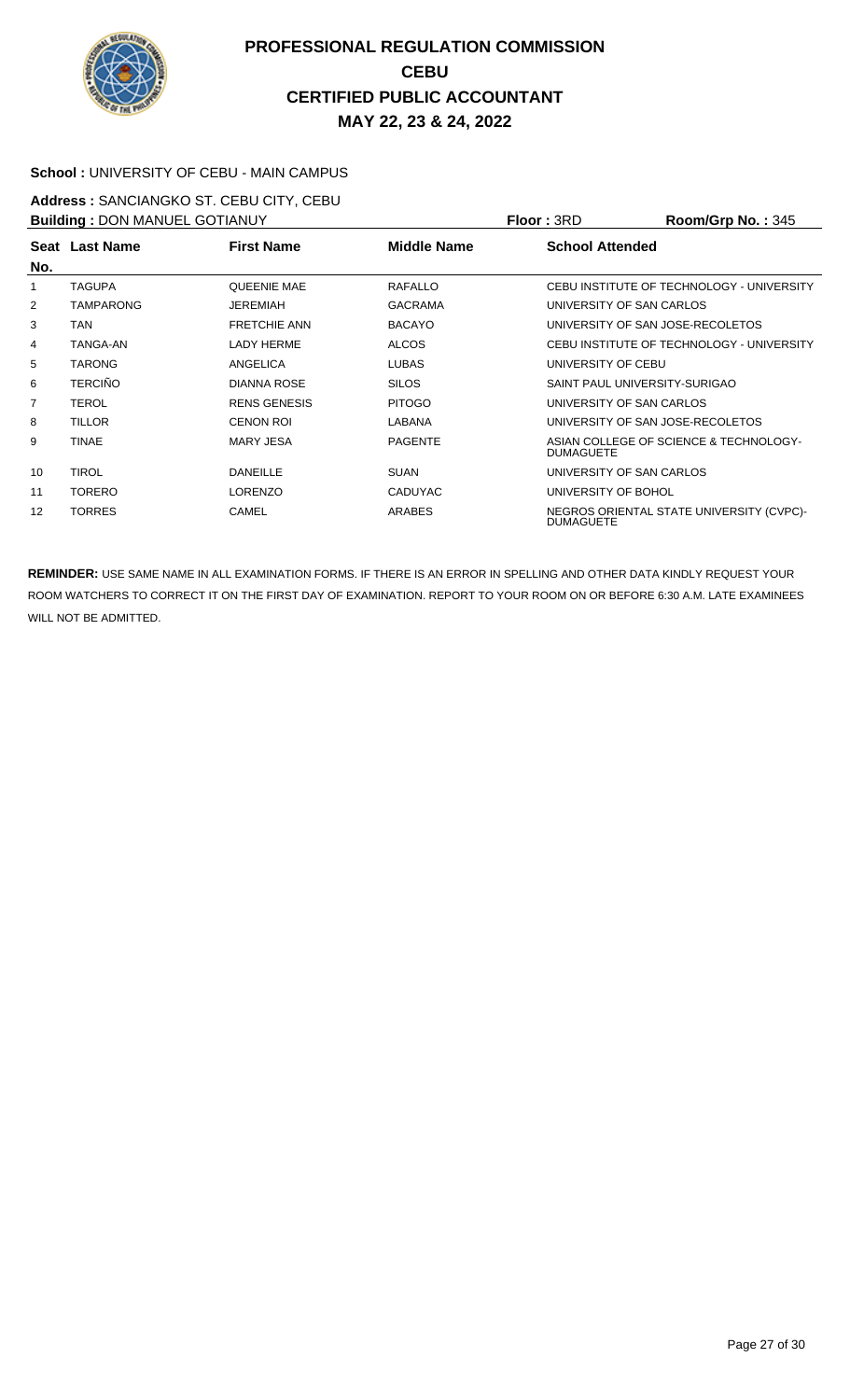

#### **School :** UNIVERSITY OF CEBU - MAIN CAMPUS

**Address :** SANCIANGKO ST. CEBU CITY, CEBU **Building :** DON MANUEL GOTIANUY **Floor :** 3RD **Room/Grp No. :** 346

|     | <b>BUILDING . DOIN MANUEL GOTTAING I</b> |                         | FIUUL.JND       | <b>0+0. ס+ט אין טויטש</b> |                                           |
|-----|------------------------------------------|-------------------------|-----------------|---------------------------|-------------------------------------------|
|     | Seat Last Name                           | <b>First Name</b>       | Middle Name     | <b>School Attended</b>    |                                           |
| No. |                                          |                         |                 |                           |                                           |
| 1   | <b>TORRES</b>                            | TRISHA KATE             | <b>CABALLES</b> |                           | UNIVERSITY OF SAN JOSE-RECOLETOS          |
| 2   | TRAGO                                    | <b>CHARLES BASELERR</b> | <b>SABIJON</b>  | UNIVERSITY OF CEBU        |                                           |
| 3   | <b>TRANGIA</b>                           | <b>RHEA</b>             | <b>MONTERDE</b> |                           | UNIVERSITY OF SAN JOSE-RECOLETOS          |
| 4   | <b>TROCIO</b>                            | <b>ELAINE</b>           | <b>DENOY</b>    | UNIVERSITY OF SAN CARLOS  |                                           |
| 5   | TULOD                                    | DAVEE VICTORIA          | <b>ANG</b>      |                           | UNIVERSITY OF SOUTHERN PHILIPPINES        |
| 6   | TURA                                     | SARAH JEAN              | <b>JAVA</b>     |                           | UNIVERSITY OF SOUTHERN PHILIPPINES        |
| 7   | <b>UGMAD</b>                             | MAY-RA JANE             | ARBOLERAS       | TAGBILARAN)               | HOLY NAME UNIVERSITY (for.DIVINE WORD-    |
| 8   | <b>URIARTE</b>                           | <b>CHARMAGNE</b>        | <b>GESTO</b>    |                           | CEBU INSTITUTE OF TECHNOLOGY - UNIVERSITY |
| 9   | <b>UTRERA</b>                            | <b>KARA JEAN</b>        |                 |                           | LYCEUM OF CEBU- CEBU CITY                 |
| 10  | <b>UY</b>                                | <b>PAZ MARIE</b>        | TAN             |                           | UNIVERSITY OF ASIA & THE PACIFIC-PASIG    |
| 11  | <b>VEGA</b>                              | <b>JOANNA JANE</b>      | <b>CASAS</b>    |                           | CEBU INSTITUTE OF TECHNOLOGY - UNIVERSITY |
| 12  | <b>VELASCO</b>                           | <b>ROSE MARIEL</b>      | TAN             | TAGBILARAN CITY           | <b>BOHOL INSTITUTE OF TECHNOLOGY-</b>     |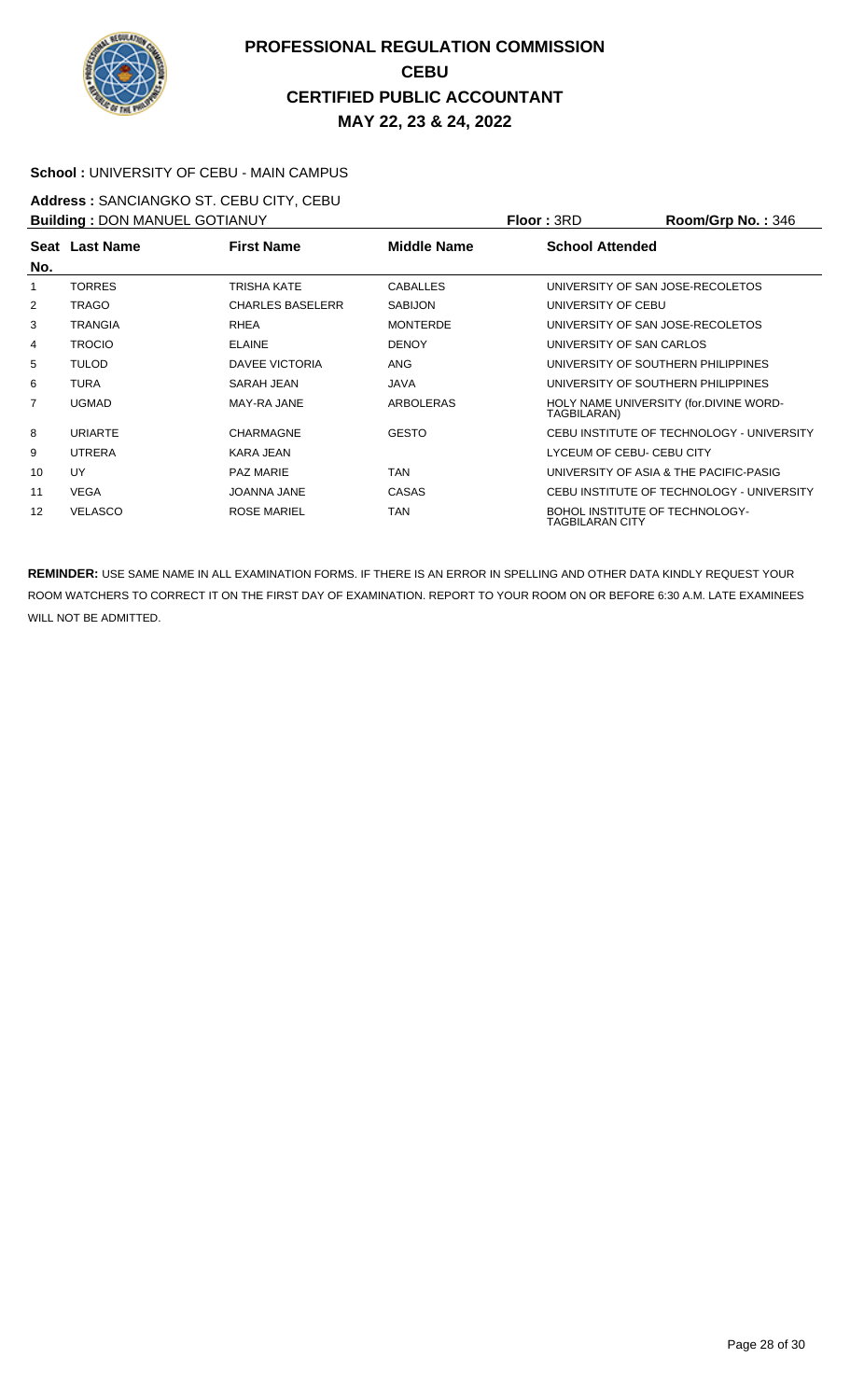

#### **School :** UNIVERSITY OF CEBU - MAIN CAMPUS

**Address :** SANCIANGKO ST. CEBU CITY, CEBU **Building :** DON MANUEL GOTIANUY **Floor :** 3RD **Room/Grp No. :** 347

| <b>BUILDING A LOOK IN ANDEL GOT IANOT</b> |                     |                       |                    | FIUUL OND                        | <u> וייטען עונטשטא</u>                    |
|-------------------------------------------|---------------------|-----------------------|--------------------|----------------------------------|-------------------------------------------|
| No.                                       | Seat Last Name      | <b>First Name</b>     | <b>Middle Name</b> | <b>School Attended</b>           |                                           |
| 1                                         | <b>VIBAR</b>        | <b>KEIRVIN</b>        | <b>BENABAYE</b>    | UNIVERSITY OF SAN JOSE-RECOLETOS |                                           |
| 2                                         | VILLACAMPA          | <b>FAITH ANGELENE</b> | <b>JALUAG</b>      | SAINT PAUL UNIVERSITY-DUMAGUETE  |                                           |
| 3                                         | <b>VILLACARLOS</b>  | KAYE                  | <b>AGCON</b>       | LYCEUM OF CEBU- CEBU CITY        |                                           |
| 4                                         | <b>VILLAHERMOSA</b> | <b>EDNA</b>           | <b>SABEDORIA</b>   | UNIVERSITY OF SAN JOSE-RECOLETOS |                                           |
| 5                                         | <b>VILLAMOR</b>     | <b>LEAN VERNICE</b>   | <b>ZERNA</b>       | <b>FOUNDATION UNIVERSITY</b>     |                                           |
| 6                                         | <b>VILLAMOR</b>     | <b>QUENNIE</b>        | <b>ESCOTON</b>     | UNIVERSITY OF CEBU-BANILAD       |                                           |
| 7                                         | VILLAMORA           | PIL MARIE             | <b>BAJENTING</b>   | UNIVERSITY OF SAN CARLOS         |                                           |
| 8                                         | <b>VILLAROSA</b>    | KHERBY JANE           | <b>CAPURAS</b>     |                                  | CEBU INSTITUTE OF TECHNOLOGY - UNIVERSITY |
| 9                                         | <b>VILLASPIN</b>    | KATHLEEN MAE          | <b>BARAGA</b>      | UNIVERSITY OF SAN CARLOS         |                                           |
| 10                                        | <b>VILLEGAS</b>     | ALYANNA KYLIE         | AW                 | SILLIMAN UNIVERSITY              |                                           |
| 11                                        | <b>VILVESTRE</b>    | <b>ADRIAN</b>         | <b>MONTEMAYOR</b>  | UNIVERSITY OF CEBU               |                                           |
| 12                                        | <b>VISOC</b>        | <b>RIE JAY</b>        | <b>QUILATON</b>    | UNIVERSITY OF SAN JOSE-RECOLETOS |                                           |
|                                           |                     |                       |                    |                                  |                                           |